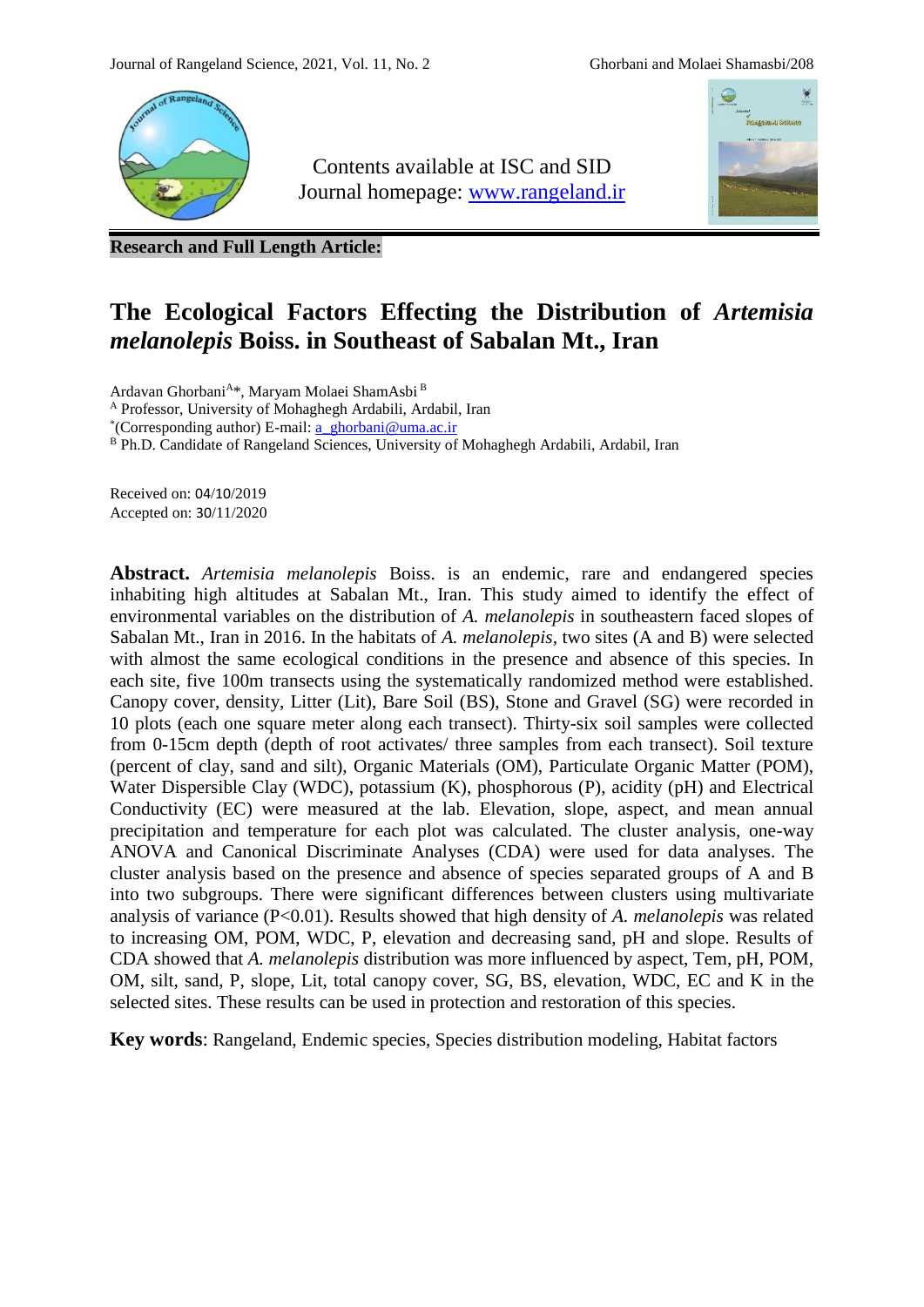### **Introduction**

Study of the factors that affect the distributions of species in environment lies at the heart of ecology (Heikkinen *et al.,* 2007; Mirzaei Mosivand *et al*., 2017). The appearance of a species in a given area is not accidental, but it occurs in response to changes in climate, topographic, edaphic and biotic factors (Ghorbani *et al.,* 2015; Cowling *et al.,* 2015; Buri *et al.,* 2017). In fact, the combined effects of a whole range of ecological factors determine the appearance of a species (Korner et al., 2011; Niu et al., 2019). Thus, changes in the topography, climate, soil and grazing factors can lead to species responses in each area of the landscape (Hooper and Vitousek, 1997; Ning *et al.,* 2013). Protection of species and biodiversity within natural ecosystems are intuitively a preparation to achieve reclamation of endangered species and to decrease extinction risk (ZareHesari *et al.*, 2014; Shaltout *et al*., 2015). Scenarios for reclamation, where threats to survival are removed in a manner that ensures longterm survival in nature, were mostly species-specific and single species management proved to be as important as multi-species and ecosystem management plan for valuable conservation strategies (Shaltout *et al*., 2015; Aghajanlou *et al*., 2018). For conservation, monitoring of vegetation dynamic and determination of suitable plant species for restoration in different environmental conditions, it is necessary to understand the relationship between target species and environmental factors (Bennie *et al.,* 2006; Wang *et al.,* 2012; Li *et al.,* 2017). Predicting potential habitats and identification of effective factors on the distribution of endemic species is a suitable method for biodiversity conservation and restoration of rangeland ecosystems (Mirzaei Mosivand *et al.,* 2017; Yilmaz *et al.,* 2017; Kargar *et al*., 2019).

 Sabalan Mt. is important from the socio-economic-ecological perspectives and existence of high genetic resources, palatable species, nomadic life, ecotourism, geothermal energy, mineral water and spa (Ghorbani *et al*., 2013; 2015; 2018; Ghafari *et al*., 2018). There is no comprehensive study on the flora of this mountain, however, by considering the conducted studies (Ghorbani *et al*., 2013; 2015; Ahmadauli *et al*., 2015; Nazari Anbaran *et al*., 2016; Sharifi *et al*., 2016; Molaei ShamAsbi *et al.,* 2017; Ghafari *et al*., 2018), Sabalan and adjacent areas is one of the hotspot biodiversity regions in Iran and Caucasian Ecoregion (Ghorbani *et al.,* 2013; 2015; 2018; Ghorbani and Asghari, 2014; Ghafari *et al*., 2018).

*Artemisia* species such as *A. fragrans* (at lower altitudes), *A. aucheri* and A. *Austraica* (at middle altitudes), and *A. melanolepis* (at high altitudes) are distributed in Sabalan habitats (ZareHesari *et al*., 2014; Ghorbani *et al.,* 2015; Omidi *et al*., 2016; Molaei ShamAsbi *et al*., 2017).

*Artemisia melanolepis* is a medicinal and aromatic plant, which is important from the soil conservation and livestock feeding perspective (ZareHesari *et al*., 2014; Ghorbani *et al.,* 2015; MolaeiShamAsbi, 2016). In Iran, it is reported from Mazandaran province Kelar-Dasht, Hezarcham, Takht-e Suleiman and Warwatche; Semnan province Kuh-e Kahkashan, Mt. Shahvar, above Hajjillang; Tehran province Mt. Damavand, above Reneh; Qazvin province, Mastechal; Ardabil province, particularly at Sabalan, especially in southeast slopes, which is restricted to the high altitude habitats about 3000-4100masl (Rechinger, 1986; Jalili and Jamzad, 1999; MolaeiShamAsbi, 2016; Hassler, 2017). The presence of this species has been reported in the high elevation of Sabalan by some studies (Noroozi *et al*., 2011; ZareHesari *et al*., 2014; Ghorbani *et al*., 2015).

In Sabalan Mt. Sahsvan nomad's livestock has extremely overgrazed on the habitat of this species (MolaeiShamAsbi, 2016). In southeastern faced slopes of Sabalan, in addition to the overgrazing,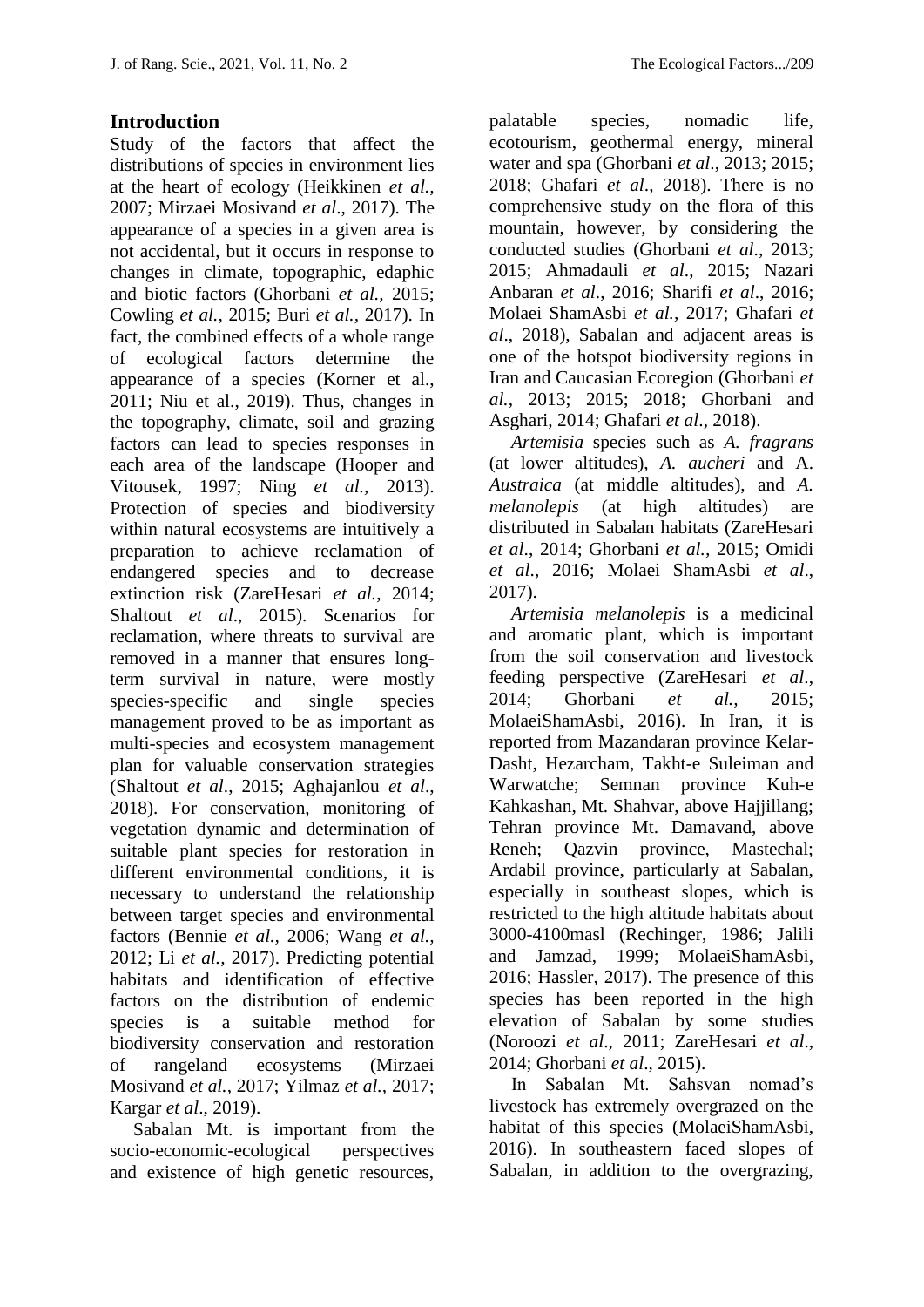there are increasing threats for its population as it is subjected to severe intensive (Alvars ski resort field) and extensive recreational (unmanaged ecotourism practice) activities (Ghorbani *et al*., 2013; 2015; 2018). Although *A. melanolepis* has not yet been assessed for the IUCN Red List (Jalili and Jamzad, 1999; Hassler, 2017), however by considering local information (MolaeiShamAsbi, 2016) and results of this study, it is a rare and endangered endemic species in the Sabalan Mt.

*A. melanolepis*as the native threatened species is important from the Sabalan rangeland biodiversity standpoint. This species is important in this rangelands, particularly for forage production in late summer and autumn. Regarding the limited information, understanding a relationship between environmental factors and species distribution is necessary. Thus, this study was conducted to identify important and effective ecological factors on the distribution of this species to gain appropriate information for management strategies in order to conservation and restoration of that on the growing areas.

## **Materials and Methods**

#### **Study area**

Mt. Sabalan (4,811 m in elevation), a Quaternary volcano, is located in

northwestern Iran (Jalilin Asrabady *et al*., 2012). It is the third highest Mt. in Iran. The main selected habitat for this study is in the southeastern faced slopes of Mt. Sabalan in Ardabil province, Iran (Fig. 1). Selected habitat is located in the elevation range from 2900 to 3200 masl, which is the main habitat of *Artemisia melanolepis* in Mt. Sabalan (Ghorbani *et al*., 2013; 2015; 2018; MolaeiShamAsbi, 2016). Mean precipitation ranges from 635 to 681 mm and mean annual temperature ranges from 6.87 to  $8.11^{\circ}$ C for the selected habitat. It has moderate summer and cold winter, and more than four months of the year covered with snow (Tavosi and Delara, 2010; Ghorbani *et al*., 2018). The soil varies dramatically, but generally in terms of depth and fertility is fair to good rangeland soil with sandy-loamy texture (Ghorbani *et al*., 2013; 2015; 2018; Ghorbani and Asghari, 2014; MolaeiShamAsbi, 2016). Vegetation types of the study area are *Astragalus cardachrum*, *Alopecurus texilis* and *Festuca ovina* (Sharifi *et al*., 2013; 2016), and other species in the selected habitat listed in the Table 1. Current land use of the selected habitat is a rangeland which is grazed (4 to 5 months, May to September) as the summer rangeland of Shahsavan nomad's livestock (sheep about 95%, goat and others about 5%; Ghorbani *et al*., 2013).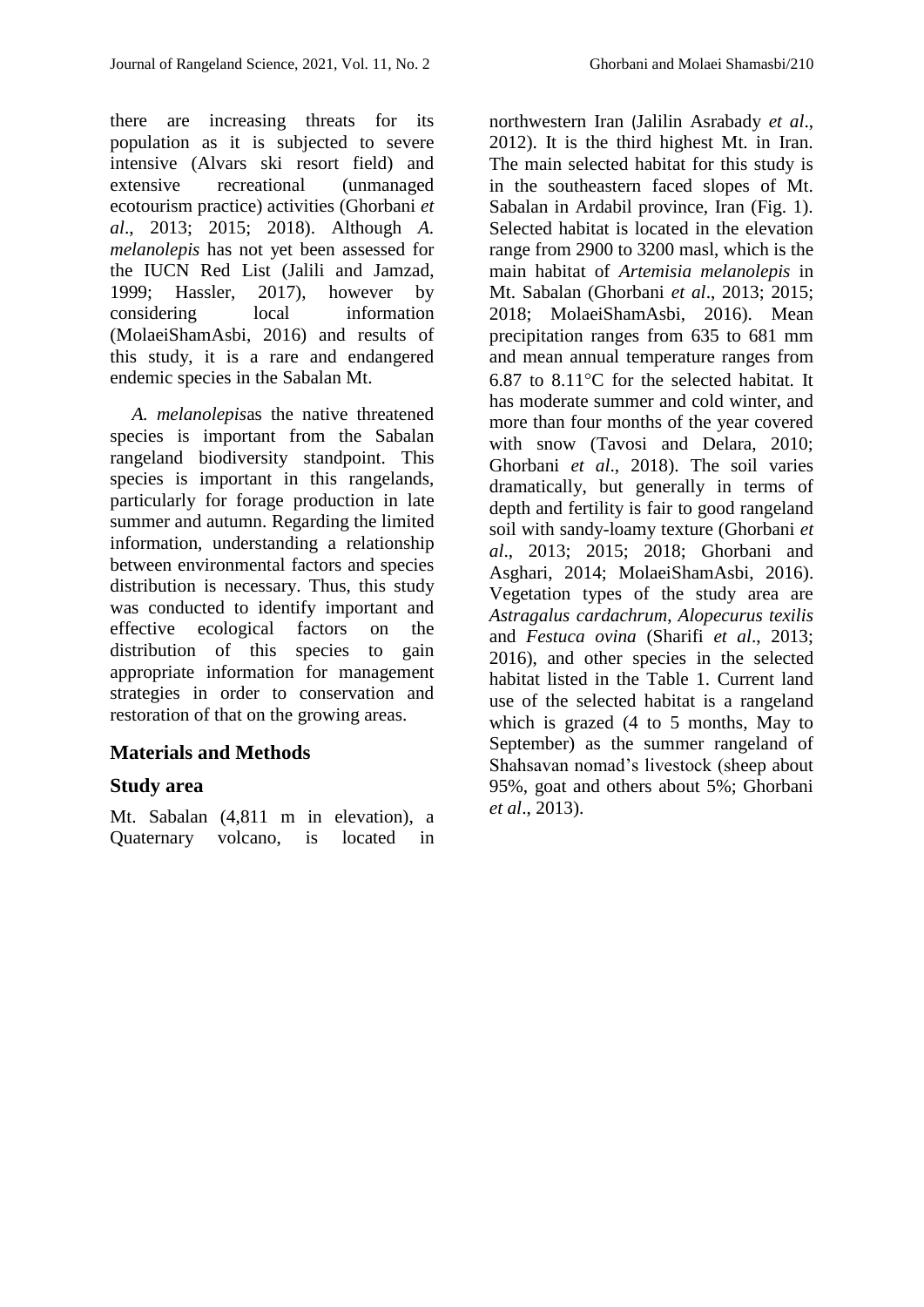

**Fig. 1.** Location of the study area (sites **A** and **B**), sampling points for presence and absence of the *A. melanolepis* in Ardabil province and Iran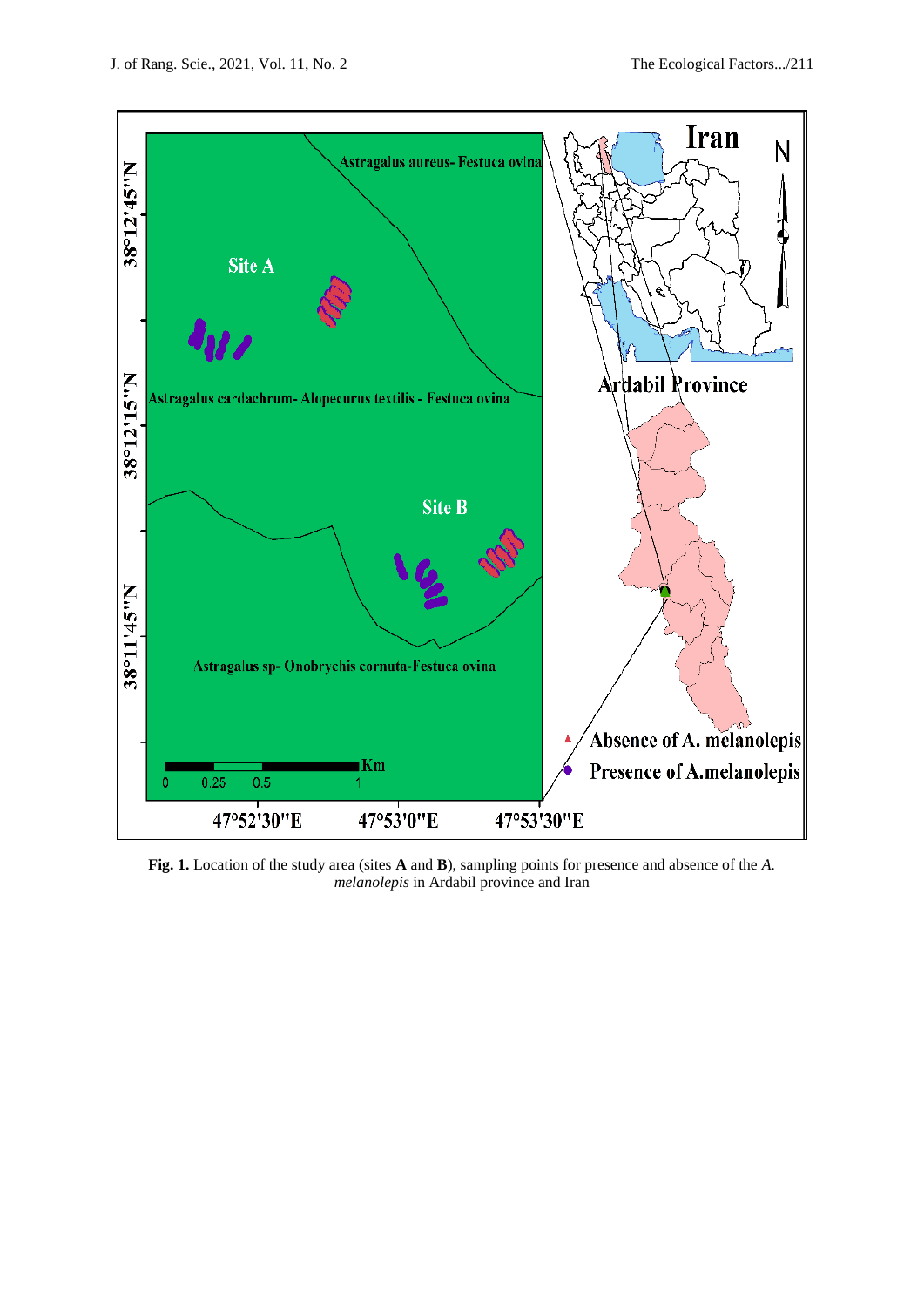#### **Table1.** Characteristics of the selected sites

| Sites. | <b>Species</b> | Canopy | Vegetation types*     | Rangeland | Rangeland       | Accompanying species                                                                                                                                                                                                                                                                                                                                                                                                                                                                                                                                                                                                                                                                                                                                                                                                                                                                                                                                                                                                                                                                                                                                      |
|--------|----------------|--------|-----------------------|-----------|-----------------|-----------------------------------------------------------------------------------------------------------------------------------------------------------------------------------------------------------------------------------------------------------------------------------------------------------------------------------------------------------------------------------------------------------------------------------------------------------------------------------------------------------------------------------------------------------------------------------------------------------------------------------------------------------------------------------------------------------------------------------------------------------------------------------------------------------------------------------------------------------------------------------------------------------------------------------------------------------------------------------------------------------------------------------------------------------------------------------------------------------------------------------------------------------|
|        | No.            | Cover% |                       | condition | trend           |                                                                                                                                                                                                                                                                                                                                                                                                                                                                                                                                                                                                                                                                                                                                                                                                                                                                                                                                                                                                                                                                                                                                                           |
| A      | 29             | 55     | $As. Ca-Al.te-Fe. ov$ | Medium    | <b>Backward</b> | Artemisia melanolepis Boiss., Veronica orientalis Mill., Scorzonera grossheimi Lipsch., Thymus kotschyanus<br>Boiss. & Hohen., Festuca ovina L., Acantholimon sahendicum Boiss. & Buhse., Onobrychis cornuta (L.) Desv.,<br>Tragopongon gylorrhizus Rech.f., Alopecurus textilis Boiss., Thesium ramosum Hayne., Helichrysum<br>psychrophilum Boiss., Eryngium bungei Boiss., Anthemis atropatana Iranshahr., Polygonum aviculare L.,<br>Arenaria dianthoides Sm., Ranunculus sabalanicus Mobayen & Z. Maleki., Minuartia brevis (Boiss.) Parsa.,<br>Oxytropis persica Boiss., Poa longifolia A. Rich., Trifolium montanum L., Eragrostis curvula (Schrad.) Nees.,<br>Papaver bracteatum Lindl., Astragalus rhodosemius Boiss., Scutellaria sosnowskyi Takht. Potentilla bifurcal L.,<br>Leontodon asperrimus (Willd.) Boiss., Astragalus aegobromus Boiss. & Hohen., A. cordachrum, Campanula<br>stevenii M.B.                                                                                                                                                                                                                                           |
| B      | 38             | 53     | $As. Ca-Al.te-Fe. ov$ | Medium    | Stable          | Linaria grandiflora Desf., Euphorbia descipiens Boiss. &. Buhse., Artemisia melanolepis Boiss., Polygonum<br>aviculare L., Agropyron tauri Boiss & Balansa., Poa compressa L., Papaver rhoeas L., Galium verum L.,<br>Arenaria dianthoides Sm., Thymus kotschanus Boiss. & Hohen., Potentilla bifurcal L., Tanacetum polycephalum<br>Sch. Bip., Inula helenium L., Tragopongon gylorrhizus Rech.f., Campanula stevenii M.B., Onobrychis cornuta<br>(L.) Desv., Festuca ovina L., Allium monophyllum Vved., Nonnea persica Boiss., Acantholimon sahendicum<br>Boiss. & Buhse., Veronica orientalis Mill., Alyssum bracteatum Boiss. & Buhse., Poa longifolia A.Rich.,<br>Onosma sp., Erysimum crassipes Fisch. & C.A., Anthemis atropatana Iranshahr., Lamium album L., Eryngium<br>bungei Boiss., Apium nodiflorum (L.) Lag., Astragalus peristerus Bunge., A. cordachrum, Stachys iberica M.B.,<br>Ballota nigra subsp anatolica P.H.Davis., Pedicularis sibthorpii Boiss., Trifolium pretense L., Eragrostis curvula<br>(Schrad.) Nees., <i>Linaria dalmatica</i> (L.) Mill. <i>Minuartia brevis</i> (Boiss.) Parsa., <i>Alopecurus textilis</i> Boiss. |

\* *As.Ca-Al.te-Fe.ov*= *Astragalus cardachrum- Alopecurus textilis- Festuca ovina*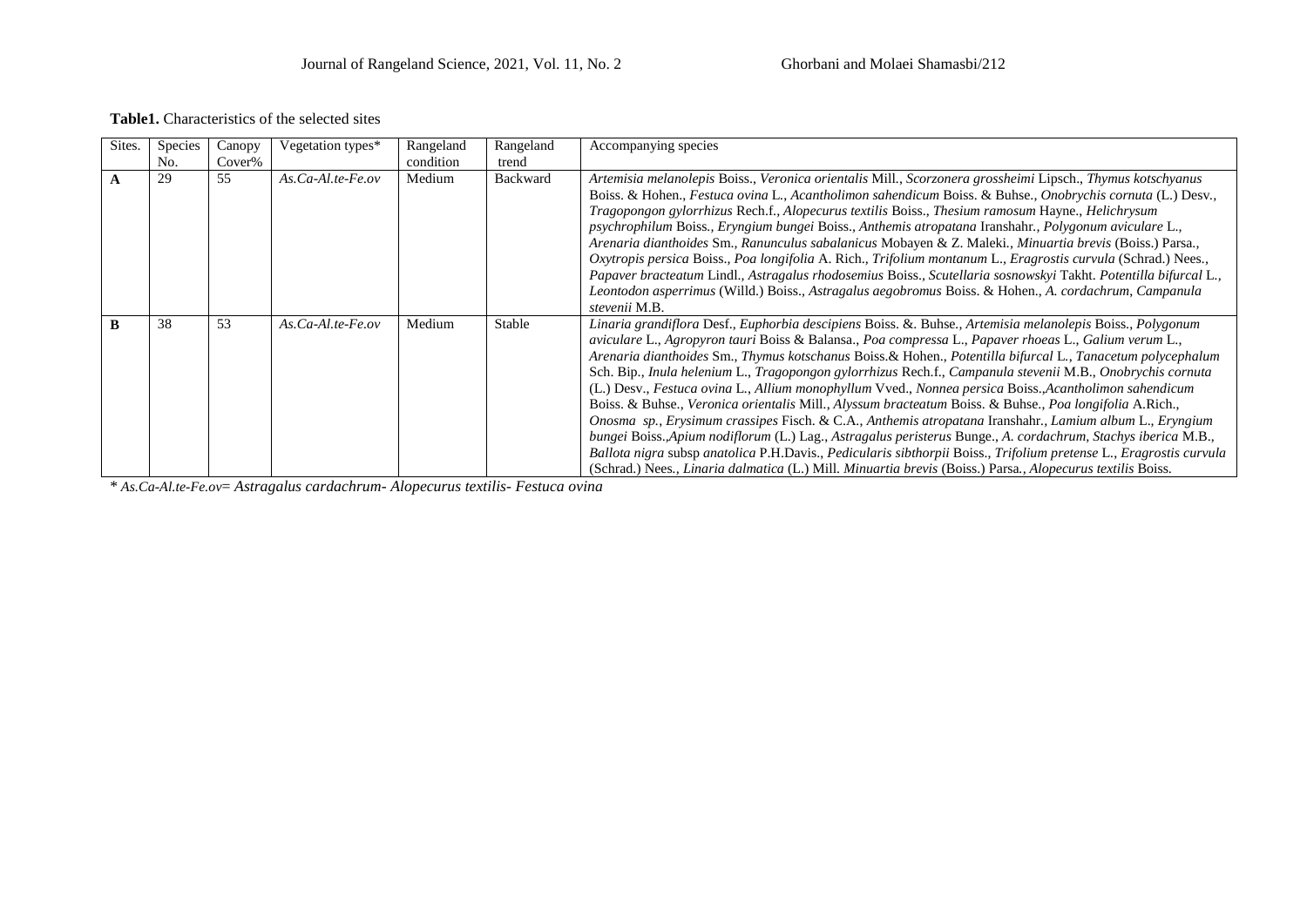## **Sampling Method and Data collection**

Initially, in order to recognize the distribution of the genus *Artemisia*, an overall study was conducted by literature review (Rechinger, 1986; Mozaffarian, 1996; AzimiMotem *et al*., 2011; Teimoorzadeh *et al.,* 2015; Ghorbani *et al.,* 2015; 2018; Omidi *et al.,* 2016). Moreover, fieldworks were conducted in Ardabil province to select the habitat of the *A. melanolepis*. Finally, two sites (**A** and **B/**  Fig., 1) were selected. In each site, two groups of sampling sub sites: the first group (two sites) with the presence and the second group (two sites) with the absence of *A. melanolepis* were selected. In each site, five 100m transects were established. At each site, the first transect was established randomly, and the others were established by 50m from each other. Based on previous studies (Ghorbani *et al*., 2013; 2015; Ahmadauli *et al*., 2015) and distribution of plant communities, size of the sampling plot for vegetation and land surface properties were selected as one square meter. Ten plots were established along each transects with 10m intervals. Density, canopy cover and aboveground net primary production of *A. melanolepis* and percentage of total vegetation cover, litter, stone and gravel, and bare soil were recorded in each plot. Four-factor method and scoring to range characteristics were used to determine the range condition and trend of study sites, respectively (Moghadam, 2007).

 In three out of five transects (one, three and five), three soil samples from 0-15 cm depth (according to the *A. melanolepis* root activates) at the starting, middle and ending points of each transect were taken (nine samples from each site). A total number of 36 soil samples were taken and the geographical coordinates of each plot were recorded using a handheld Garmin Oregon 550 Global Positioning System (Garmin, 2011).

Soil samples were air-dried at room temperature and passed through a 2 mm sieve. Soil texture was determined by the hydrometer method; OM by the Walkley and Black's method; POM by physical separation; WDC by hydrometer method; K by flame photometry method; P by Olsen method; pH and EC in a saturation extract by pH meter and EC meter (Table 2). To map soil properties, spatial statistical methods were used. Initially, variogram analysis was performed and then interpolated using Kriging by  $GS^+$ Ver.5.1.1, software (Gamma Design Software), and the value of each soil properties extracted for each plot. Digital topographic maps of the study area on the scale of 1:25000 from the National Cartographic Center of Iran were used for creating a digital elevation model (DEM, pixel size 30m×30m). Using DEM, elevation, slope and aspect values were extracted for each sampling plot, and precipitation and temperature value for each plot were extracted from derived relevant gradient equations (Tavosi and Delara, 2010; Ghorbani *et al.*, 2013; 2015; Ahmadauli *et al*., 2015) using DEM by Spatial Analyst Tool in ArcGIS Ver.10.4/ ESRI, 2017). Aspect data changed to quantitative value using the Equation 1 (Beers *et al*., 1966). All selected variables, code, unit and mean of them are presented in Table 2.

 $A \leq Cos (45-A) +1$  Equation (1) Where:

 $A \cong$  converted value of aspect

*A*= the azimuth value of aspect.

# **Data Analysis**

Kolmogorov-Smirnov test was used to assess the normality of the data. Pearson correlation and principal component analysis (PCA) was used to investigate the most susceptible variances, multi collinearity and to identify the importance of components explaining the highest portion of the variances in the dataset (Dai *et al.,* 2013). If the pair variables had a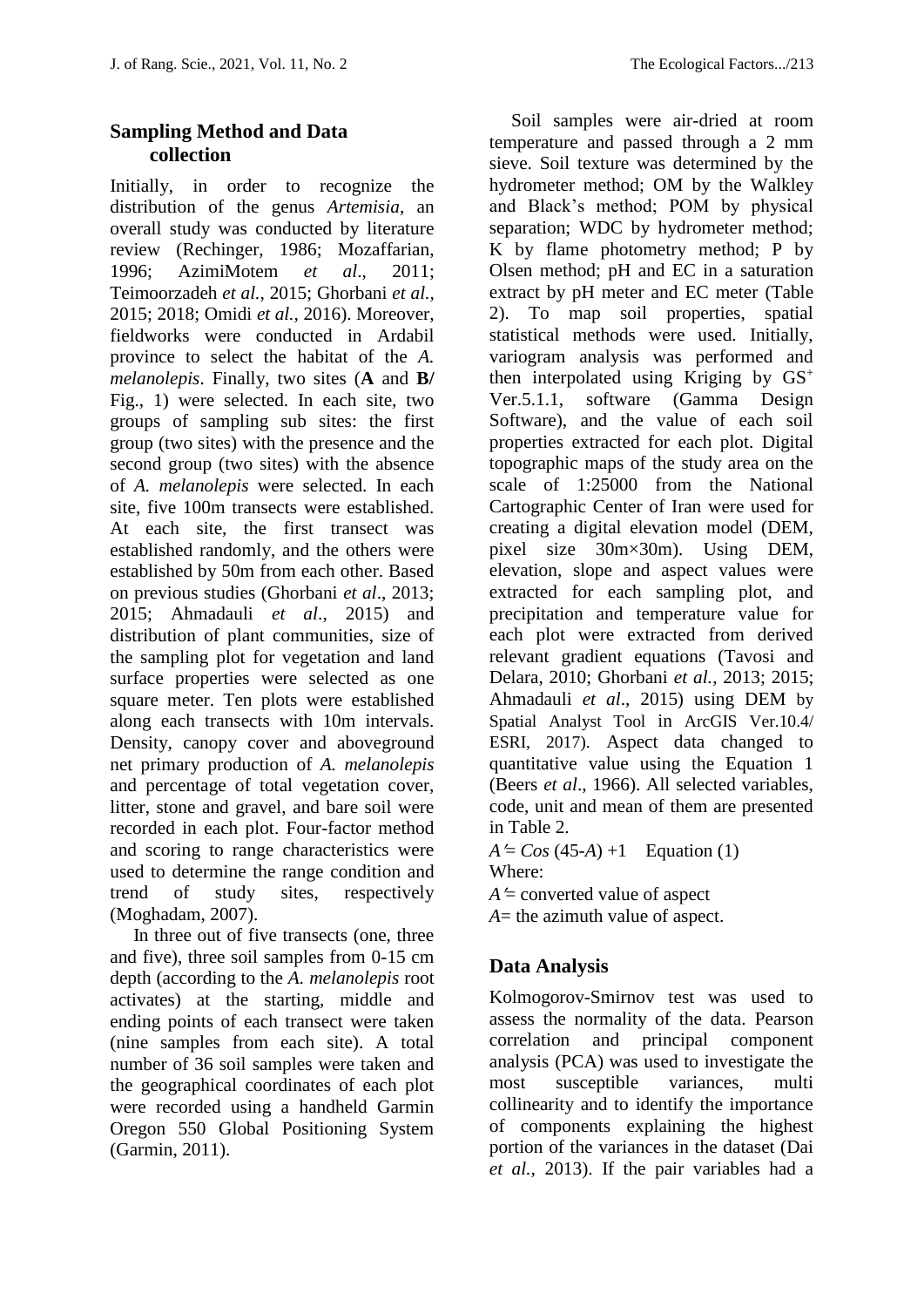correlation coefficient above 0.8, one of them would be removed. Accordingly, as there was no one above 0.8 correlation between the 21 environment variables, all were used in statistical analysis. Sampling points were classified by Average Linkage (Between Groups) method using cluster analysis based on the environmental variables. The optimal number of groups on the dendrogram was extracted, in where there was a long gap between the integration of the two clusters. After grouping the sites, multivariate analysis of

**Table 2.** List of variables in the dataset

variance was used to determine significant differences between groups. To determine the variables which had significant influence on group's discrimination, analyses of variance and Duncan test were used to compare means. To determine the degree of importance of measured variables in the distribution of *A. melanolepis* and confirm it, the taken grouping was conducted using canonical discriminant analysis (CDA). Statistical analysis was conducted using  $SPSS_{24}$ (SPSS Inc., Chicago, USA, 2016).

|                                |             |                          | Total               | Site A              | Site <b>B</b>       |
|--------------------------------|-------------|--------------------------|---------------------|---------------------|---------------------|
| Variable                       | Code        | Unit                     | $Mean + SD$         | $Mean + SD$         | $Mean + SD$         |
| Density of A. melanolepis      | DS          | $n/m^{-2}$               | $10.05 \pm 20.12$   | $14.45 \pm 26.05$   | $5.66 \pm 9.78$     |
| (dependent variable)           |             |                          |                     |                     |                     |
| Elevation                      | Elev        | m                        | $3023.51 + 85.68$   | $3016.04 + 92.08$   | $3030 \pm 78.51$    |
| Slope                          | Slope       | $\%$                     | $19.88 \pm 9.53$    | $25.40 \pm 9.95$    | $14.37 \pm 4.71$    |
| Aspect                         | Aspect      | $\overline{\phantom{a}}$ | $0.53 \pm 0.37$     | $0.60 + 0.34$       | $0.46 \pm 0.38$     |
| Precipitation                  | Pre         | mm                       | $656.83 \pm 6.34$   | $655.41 \pm 17.56$  | $658.26 \pm 14.98$  |
| Mean temperature               | Tem         | $\rm ^{\circ}C$          | $7.78 \pm 0.90$     | $7.12 \pm 0.20$     | $7.94 \pm 0.10$     |
| Litter                         | Lit         | $\%$                     | $1.85 + 1.44$       | $2.00 + 1.44$       | $1.69 + 1.44$       |
| Bare Soil                      | <b>BS</b>   | $\%$                     | $18.32 \pm 15.26$   | $22.34 + 16.59$     | $14.65 \pm 12.58$   |
| Stone & Gravel                 | SG          | $\%$                     | $18.42 \pm 17.38$   | $15.52 \pm 14.68$   | $21.61 \pm 19.37$   |
| <b>Total Canopy Cover</b>      | <b>TCC</b>  | $\%$                     | $61.12 \pm 19.12$   | $60.21 \pm 17.14$   | $62.02 \pm 20.96$   |
| Clay                           | Clay        | $\%$                     | $12.53 \pm 3.32$    | $12.95 \pm 3.59$    | $12.11 \pm 2.99$    |
| Sand                           | Sand        | $\%$                     | $68.99 \pm 4.82$    | $67.49 \pm 4.91$    | $70.50 \pm 4.25$    |
| Silt                           | <b>Silt</b> | $\%$                     | $18.48 \pm 4.19$    | $19.55 \pm 4.61$    | $17.38 \pm 3.41$    |
| Organic Matter                 | <b>OM</b>   | $\%$                     | $2.22 + 0.420$      | $2.30 + 0.45$       | $2.14 + 0.37$       |
| Particulate Organic Matter     | <b>POM</b>  | $\%$                     | $2.05 + 0.41$       | $2.16 + 0.41$       | $1.95 \pm 0.39$     |
| Water Dispersible Clay         | <b>WDC</b>  | $\%$                     | $38.19 \pm 12.98$   | $40.87 \pm 13.79$   | $35.51 \pm 11.56$   |
| Potassium ion $(K^+)$          | K           | meq/1                    | $695.60 \pm 265.91$ | $737.10 \pm 291.64$ | $654.11 \pm 231.52$ |
| Phosphorus                     | P           | meq/1                    | $11.46 \pm 1.49$    | $11.46 \pm 1.60$    | $11.46 \pm 1.38$    |
| pH (acidity)                   | pH          |                          | $7.01 \pm 0.38$     | $6.90 \pm 0.32$     | $7.11 \pm 0.41$     |
| <b>Electrical Conductivity</b> | EC          | ds/m                     | $199.49 \pm 42.89$  | $213.07 \pm 47.17$  | $185.91 \pm 33.17$  |

#### **Results Derived subgroups from cluster analysis**

Results of mean comparisons between grouping sampling plots using cluster analysis (Average Linkage) showed that sampling plots are separable using multivariate analysis of variance in four subgroups which each subgroup covers a sample subsite. Multivariate analysis of variance showed that resulting subgroups in terms of all selected variables had significant differences except TCC (Table 3). Considering the significant difference between the subgroups, the cluster analysis results were interpreted in subgroup's level.

 Means comparison of environmental variables for sampling plots in site **A** indicated that most of the selected variables except TCC, BS, WDC, Tem and clay among the sites with the presence and absence of *A. melanolepis* are significantly different (P<0.01). In site **B**, all selected variables except TCC, sand, POM, P and K were significantly different in the presence and absence sites  $(p<0.01)$ . The results of the analysis of variance between presence and absence of *A. melanolepis* in habitats demonstrate significant differences for all of the selected attributes except CCT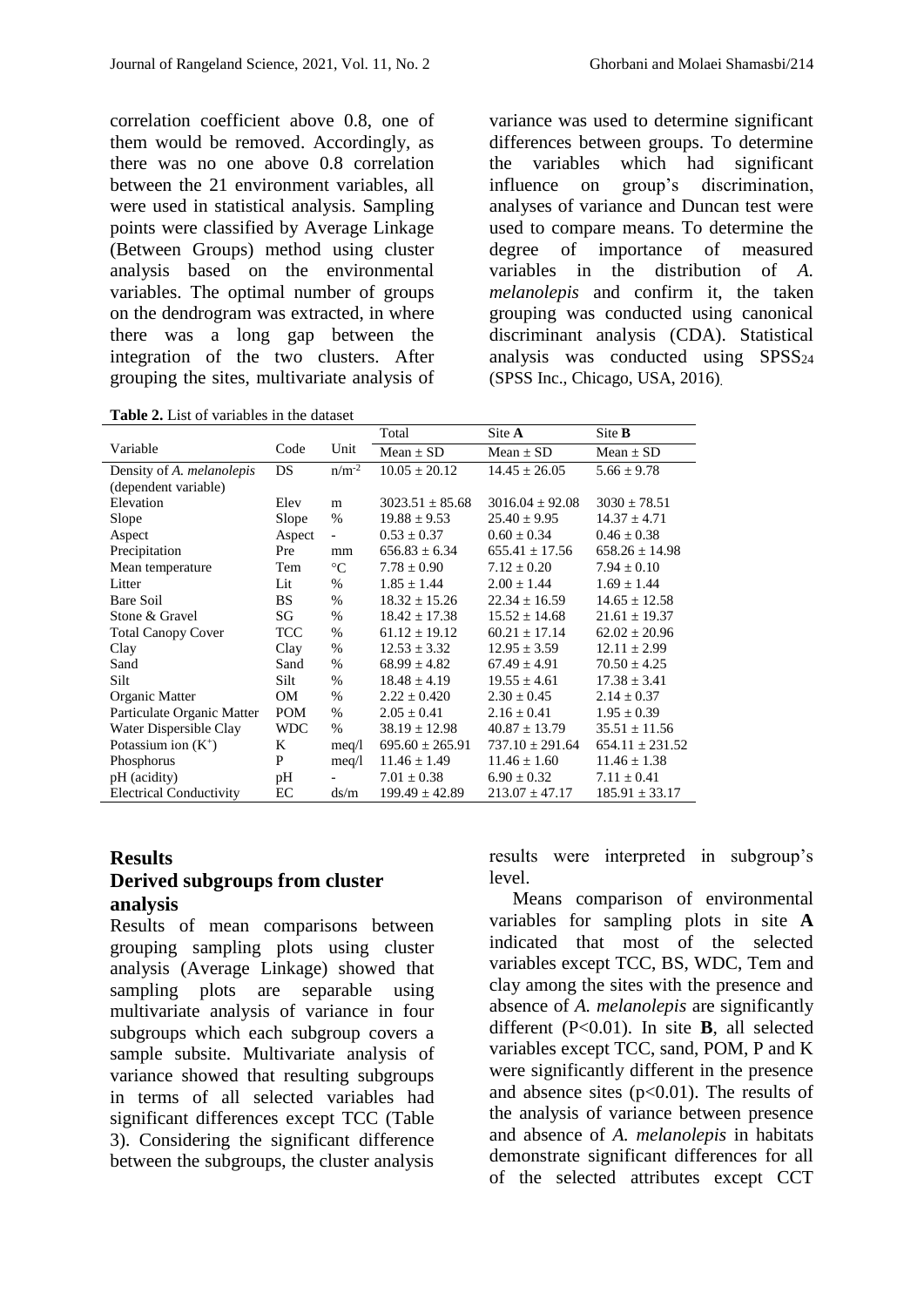(P<0.01; Table 3). According to the obtained mean values for environment variables, *A. melanolepis* is distributed at higher elevations, low sloppy area, southeastern faced aspects in the medium to heavy soil texture, low pH, rich from P, POM, OM and soil with more WDC. Sites with the presence of *A. melanolepis* in comparison with the absence sites have

more SG, Lit and low BS amount. Results showed that high density of *A. melanolepis* was adapted in habitats with average OM of 2.66%, POM 2.41%, WDC 42.08%, Lit 9.8%, SG 22.56%, slope 16.7% and 3106 masl elevation, clay 13.4%, silt 21.45%, sand 65.08%, and also Pre of 672.6mm (Table 3).

**Table 3.** Analysis of variance of environmental factors and their effects on the presence or absence of *A.melanolepis* in subgroups derived from cluster analysis

| Variables         | Site A                          |                                |                                  | Site <b>B</b>                   |                    |  |
|-------------------|---------------------------------|--------------------------------|----------------------------------|---------------------------------|--------------------|--|
|                   | Presence                        | Absence                        | Presence                         | Absence                         |                    |  |
|                   | Mean $\pm$ SD                   | Mean $\pm SD$                  | Mean $\pm$ SD                    | Mean $\pm$ SD                   |                    |  |
| DS $(n, m^2)$     | $28.90 \pm 30.75$ °             | $0.00 \pm 0.00^b$              | $11.31 \pm 1.6^a$                | $0.00 \pm 0.00^b$               | $34.70**$          |  |
| Elev(m)           | $3106.47 \pm 19.62^a$           | $2925.60 \pm 7.45^b$           | 3099.64 $\pm$ 52.40 <sup>a</sup> | $2962 \pm 9.50$ <sup>c</sup>    | 529.01**           |  |
| Slope $(\%)$      | $16.74 \pm 5.00^{\rm b}$        | $34.05 \pm 4.72$ <sup>c</sup>  | $10.70 \pm 2.86^{\text{a}}$      | $18.04 \pm 3.02^b$              | $307.51**$         |  |
| Aspect            | $0.73 \pm 0.37$ <sup>a</sup>    | $0.48 \pm 0.26$ <sup>ab</sup>  | $0.55 \pm 0.52^b$                | $0.37 \pm 0.09$ <sup>c</sup>    | $8.80**$           |  |
| Pre (mm)          | $672.67 \pm 3.74$ °             | $638.15 \pm 1.42^a$            | $645.60 \pm 1.81^b$              | $671.36 \pm 10.00$ <sup>c</sup> | 529.02**           |  |
| Tem $(^{\circ}C)$ | $7.11 \pm 0.10^a$               | $7.14 + 0.27$ <sup>a</sup>     | $8.03 \pm 0.04^b$                | $7.85 \pm 0.05$ <sup>c</sup>    | 529.02**           |  |
| Lit $(\%)$        | $2.06 \pm 1.64^b$               | $1.94 + 1.22$ <sup>ab</sup>    | $2.00 \pm 1.58^b$                | $1.39 + 1.23^a$                 | $0.72^*$           |  |
| BS(%)             | $12.01 \pm 9.11^a$              | $32.68 \pm 15.98^a$            | $14.77 \pm 13.92^b$              | $14.54 \pm 11.22^a$             | $24.67**$          |  |
| $SG(\%)$          | $22.56 \pm 13.73^b$             | $8.48 + 12.06^a$               | $17.72 + 19.09^{\circ}$          | $25.50 \pm 19.04$ °             | $18.00**$          |  |
| $TCC$ $(\%)$      | $63.55 \pm 16.53$ <sup>a</sup>  | $56.87 \pm 17.29$ <sup>a</sup> | $65.50 \pm 20.32$ <sup>a</sup>   | 58.54±20.98 <sup>a</sup>        | 0.63 <sup>ns</sup> |  |
| Clay $(\%)$       | $13.46 \pm 4.51^b$              | $12.43 \pm 2.28$ <sup>b</sup>  | $10.62 \pm 3.14^a$               | $13.61 \pm 1.92^b$              | $9.72**$           |  |
| Sand $(\%)$       | $65.08 \pm 4.15^{\mathrm{a}}$   | $69.91 \pm 4.42$ <sup>b</sup>  | $69.97 + 4.99b$                  | $71.03 + 3.33^{b}$              | $19.41**$          |  |
| $Silt$ (%)        | $21.45 \pm 0.33$ <sup>a</sup>   | $17.66 \pm 4.37$ <sup>b</sup>  | $19.41 \pm 2.96^a$               | $15.35 \pm 2.52^b$              | $26.35**$          |  |
| $OM(\%)$          | $2.66 \pm 0.28^b$               | $1.95 \pm 0.27$ <sup>a</sup>   | $2.07+0.44^a$                    | $2.23 + 0.28$ c                 | 43.89**            |  |
| POM $(\%)$        | $2.41 \pm 0.33$ <sup>a</sup>    | $1.91 \pm 0.34^b$              | $1.91 \pm 0.45^{\rm b}$          | $1.99 \pm 0.31^b$               | 21.84**            |  |
| WDC(%)            | $42.08 \pm 18.23^b$             | $39.65 \pm 7.01^{\rm b}$       | $39.66 + 12.78$ <sup>b</sup>     | $31.36 \pm 8.47$ <sup>a</sup>   | $7.14**$           |  |
| $K$ (meq/l)       | 526.86±160.45 <sup>a</sup>      | $947.34 + 236.41^b$            | $509.42 \pm 193.07^b$            | $798.80 \pm 168.21^b$           | $4.46**$           |  |
| $P$ (meq/l)       | $12.07 \pm 1.37$ °              | $10.85 \pm 1.59^{\mathrm{a}}$  | $11.68 \pm 1.17$ <sup>bc</sup>   | $11.24 \pm 1.55^{ab}$           | $7.72**$           |  |
| pH                | $6.83 \pm 0.42^a$               | $6.98 \pm 0.15^b$              | $6.85 \pm 0.27$ <sup>a</sup>     | $7.38 \pm 0.36$ <sup>c</sup>    | 32.58**            |  |
| $EC$ (ds/m)       | $204.01 \pm 41.88$ <sup>b</sup> | 222.14 $\pm$ 50.74 $\degree$   | $193.65 \pm 35.28$ <sup>ab</sup> | $178.17 \pm 29.26^a$            | $10.59**$          |  |

\*\*: Significant at  $p<0.01$ , \*: Significant at P<0.05 and  $n_s$ : no significant

Means of rows with the same letter are not significantly different (P<0.05)

#### **Canonical discriminate analysis**

Using CDA of sampling points based on environmental variables and results, three functions were justified, respectively 65.00, 27.40 and 7.60% and in total explained 100% of the total variance of data (Table 4). Moreover, the canonical correlation coefficient showed that the Functions 1, 2 and 3 were able to discriminate well between the groups (Table 4). Table 5 indicates the values of Wilks' lambda for functions, which increase from the Function 1 through the Function 3. The index closer to zero shows more fitting to estimate function in the discrimination of groups; thus, Functions 1, 2 and 3 had proper estimation in the discrimination of groups. Regarding the significance of chi-square values  $(P<0.01)$ , the mean of groups is different. In each function, the selected attributes had different coefficients, consequently variables influencing the grouping of habitats in addition to the distribution of the *A. melanolepis* can be concluded, considering to these coefficients (Table 6). Thus, according to the CDA, the functional equation can be set as Function 1 using discriminant function coefficients, *A. melanolepis* distribution is more influenced by aspect, Tem, pH, POM, OM, silt, sand, P, slope, Lit, total canopy cover, SG, BS, elevation, WDC, EC and K (equation 2). Elevation and aspect, having the highest standardized coefficients, as well as Tem, EC and pH having the lowest standardized coefficients, respectively, which had the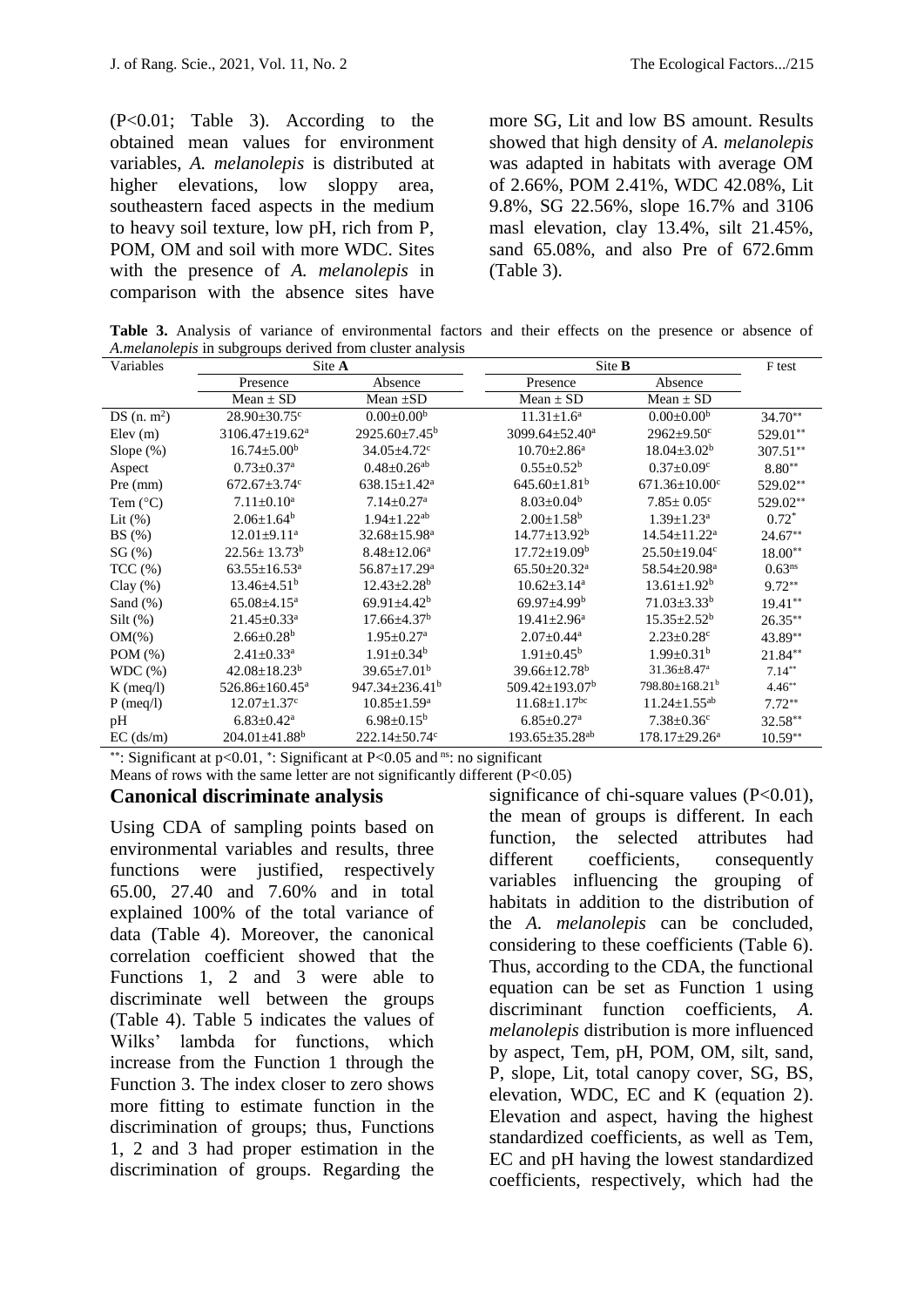maximum and minimum impacts on the first detection function. OM has the greatest effect on Function 2. owing to structural coefficients (Table 6), elevation, K, BS, P and TCC in the first function as well as Pre, Tem and SG in the second function and slope, OM, sand, POM, silt, EC, pH, aspect, clay, WDC and Lit in the third function show the most correlation with functions formed.

 The results of the classification of habitat selected by CDA are presented in Table 7. The results given in Table 7 demonstrate the corresponding level of predicted and observed values. If the data of *A. melanolepis* in site **A** is in the Function 1, the function will properly determine membership of the Group 1 in 100% of cases. If the data of absence of *A. melanolepis* in site **A** is in the first function, the function will properly

determine membership of the Group 2 in 100% of cases. If the data of *A. melanolepis* in site **B** is in Function 1, it determines the membership of the Group 3 in 100% of cases. If the data of absence of *A. melanolepis* in site **B** is in the first function, the function will properly determine membership of the Group 4 in 100% of cases. Overall, 100% of the main grouped cases have properly classified. Accordingly, the results of this study indicated the effects of environmental factors on the discrimination of habitats of *A. melanolepis* and the sites without the species (Fig. 2). In this Figure, Group 1 represents the habitat of *A. melanolepis* in site **A**, Group 2 reflects the habitats without *A. melanolepis* in site **A**, Group 3 shows the habitats of *A. melanolepis* in site **B** and Group 4 reflects the habitats without *A. melanolepis* in site **B**.

**Table 4.** Eigenvalue and the percentage of variance explained by the first three functions in CDA

| Function |                    |       | Eigenvalue Variance (%) Cumulative variance (%) Canonical correlation |      |  |
|----------|--------------------|-------|-----------------------------------------------------------------------|------|--|
|          | 36.34 <sup>a</sup> | 65.00 | 65.00                                                                 | 0.98 |  |
|          | 15.33 <sup>a</sup> | 27.40 | 92.40                                                                 | 0.97 |  |
|          | $4.25^{\rm a}$     | 7.60  | 100.00                                                                | 0.90 |  |

a. First 3 canonical discriminant functions were used in the analysis.

| <b>Table 5.</b> WHAS Lattibua values in CDA |               |            |    |          |  |  |  |  |
|---------------------------------------------|---------------|------------|----|----------|--|--|--|--|
| Test of function(s)                         | Wilks' lambda | Chi-square | df | Sig.     |  |  |  |  |
| 1 through 3                                 | $0.00\,$      | 1521.34    |    | $0.00**$ |  |  |  |  |
| 2 through 3                                 | $\rm 0.01$    | 838.96     | 32 | $0.00**$ |  |  |  |  |
|                                             | 0.19          | 312.50     |    | $0.00**$ |  |  |  |  |

**Table 5.** Wilks' Lambda values in CDA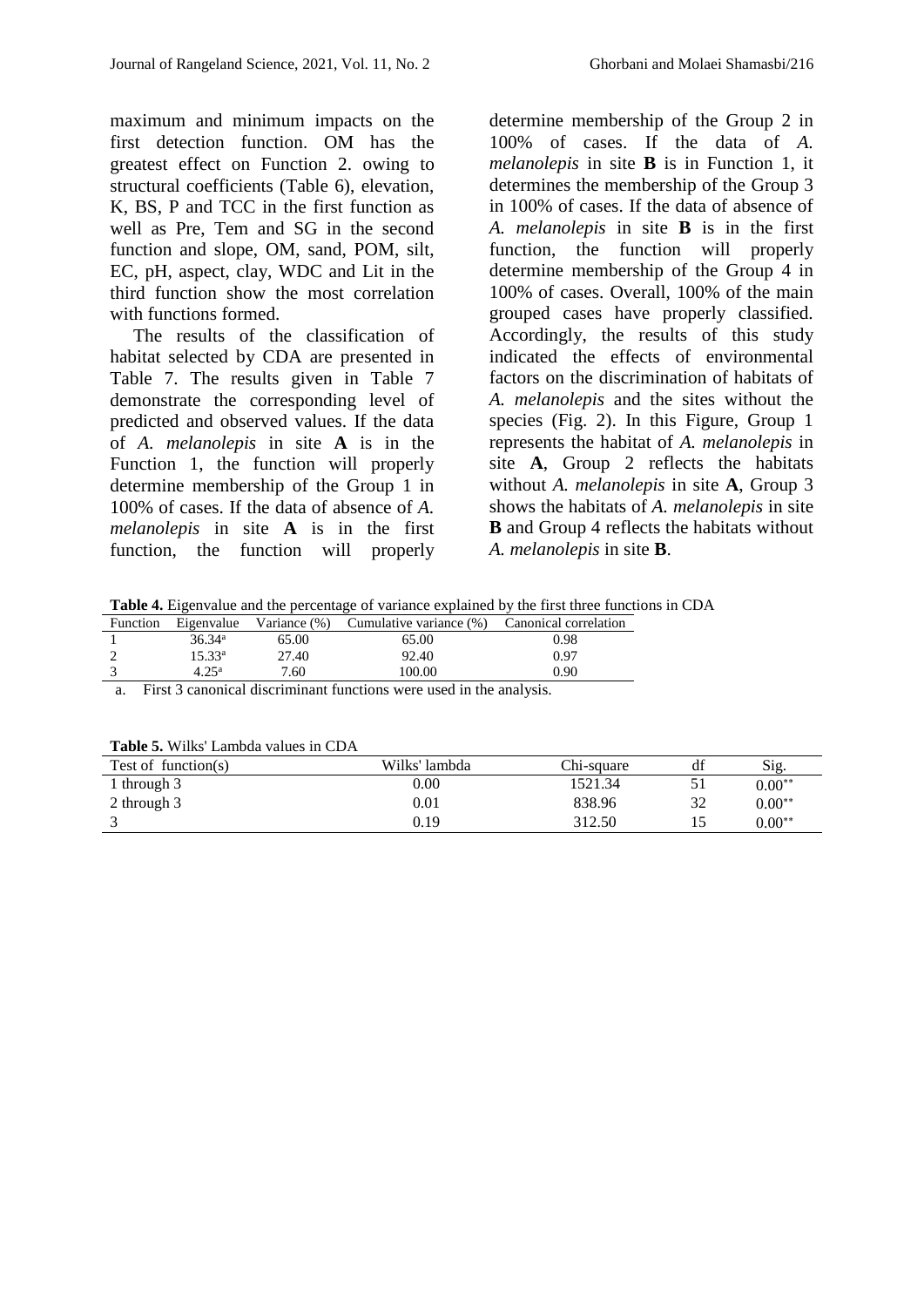|            | Standardized canonical discriminant |                | Structure matrix |          |                |          |  |  |
|------------|-------------------------------------|----------------|------------------|----------|----------------|----------|--|--|
|            | function coefficients               |                |                  |          |                |          |  |  |
| Variables  |                                     | Function       |                  |          | Function       |          |  |  |
|            | 1                                   | $\overline{c}$ | 3                | 1        | $\overline{c}$ | 3        |  |  |
| Elev       | 1.46                                | $-0.39$        | 0.13             | $0.46*$  | $-0.16$        | 0.05     |  |  |
| K          | $-0.29$                             | 0.52           | $-0.30$          | $-0.16*$ | 0.03           | 0.04     |  |  |
| <b>BS</b>  | 0.74                                | 1.17           | 3.64             | $-0.09*$ | $-0.07$        | 0.06     |  |  |
| P          | 0.26                                | $-0.24$        | 0.26             | $0.05*$  | 0.00           | 0.03     |  |  |
| <b>CCT</b> | 1.37                                | 2.07           | 5.15             | $0.03*$  | $-0.02$        | $-0.01$  |  |  |
| Pre        |                                     |                |                  | 0.22     | $0.64*$        | 0.27     |  |  |
| Tem        | $-0.16$                             | $-1.03$        | $-0.39$          | $-0.22$  | $-0.64*$       | $-0.27$  |  |  |
| SG         | 1.01                                | 1.76           | 4.20             | 0.039    | $0.08*$        | $-0.03$  |  |  |
| Slop       | $-0.64$                             | $-0.12$        | 0.89             | $-0.32$  | 0.00           | $0.48*$  |  |  |
| OM         | 0.00                                | 1.66           | $-0.07$          | 0.09     | 0.10           | $0.22*$  |  |  |
| Sand       | $-0.80$                             | 0.85           | $-0.83$          | $-0.05$  | 0.00           | $-0.21*$ |  |  |
| <b>POM</b> | 0.20                                | $-1.00$        | 0.39             | 0.06     | 0.05           | $0.20*$  |  |  |
| Silt       | $-0.85$                             | 0.25           | 0.06             | 0.07     | $-0.07$        | $0.18*$  |  |  |
| pH         | 0.19                                | 0.65           | $-0.33$          | $-0.06$  | $0.14*$        | $-0.14*$ |  |  |
| EC         | 0.19                                | $-0.22$        | 0.34             | $-0.02$  | $-0.07$        | $0.13*$  |  |  |
| Aspect     | 0.77                                | $-0.59$        | 0.17             | 0.04     | $-0.03$        | $0.11*$  |  |  |
| Clay       |                                     |                |                  | $-0.01$  | 0.08           | $0.10*$  |  |  |
| <b>WDC</b> | 0.23                                | $-0.23$        | 0.75             | 0.21     | $-0.06$        | $0.09*$  |  |  |
| Lit        | 0.22                                | 0.08           | 0.29             | 0.01     | $-0.01$        | $0.04*$  |  |  |

**Table 6.** Standardized canonical discriminant functions coefficients and structure matrix in the measured variables in the selected sites  $\overline{a}$ 

 $F = 2.20A$ spect - 1.22Tem + 0.61pH - 0.55POM - 0.23Silt - 0.18Sand + 0.18P - 0.16Slope + 0.16Lit + 0.07TCC + 0.07OM +  $0.06SG + 0.06BS + 0.05Elev + 0.02WDC + 0.005EC - 0.002K$ (Equation 2)

**Table 7.** The results of classification using CDA

|          |   |               | Classification results <sup>a</sup> |          |                            |          |         |        |
|----------|---|---------------|-------------------------------------|----------|----------------------------|----------|---------|--------|
|          |   |               | Groups                              |          | Predicted group membership |          |         |        |
|          |   |               |                                     |          | Site <b>B</b><br>Site A    |          |         | Total  |
|          |   |               |                                     | Presence | Absence                    | Presence | Absence |        |
|          |   | Site A        | Presence                            | 100.00   | 0.00                       | 0.00     | 0.00    | 100.00 |
| Original | % |               | Absence                             | 0.00     | 100.00                     | 0.00     | 0.00    | 100.00 |
|          |   | Site <b>B</b> | Presence                            | 0.00     | 0.00                       | 100.00   | 0.00    | 100.00 |
|          |   |               | Absence                             | 0.00     | 0.00                       | 0.00     | 100.00  | 100.00 |

a. 100% of original grouped cases correctly classified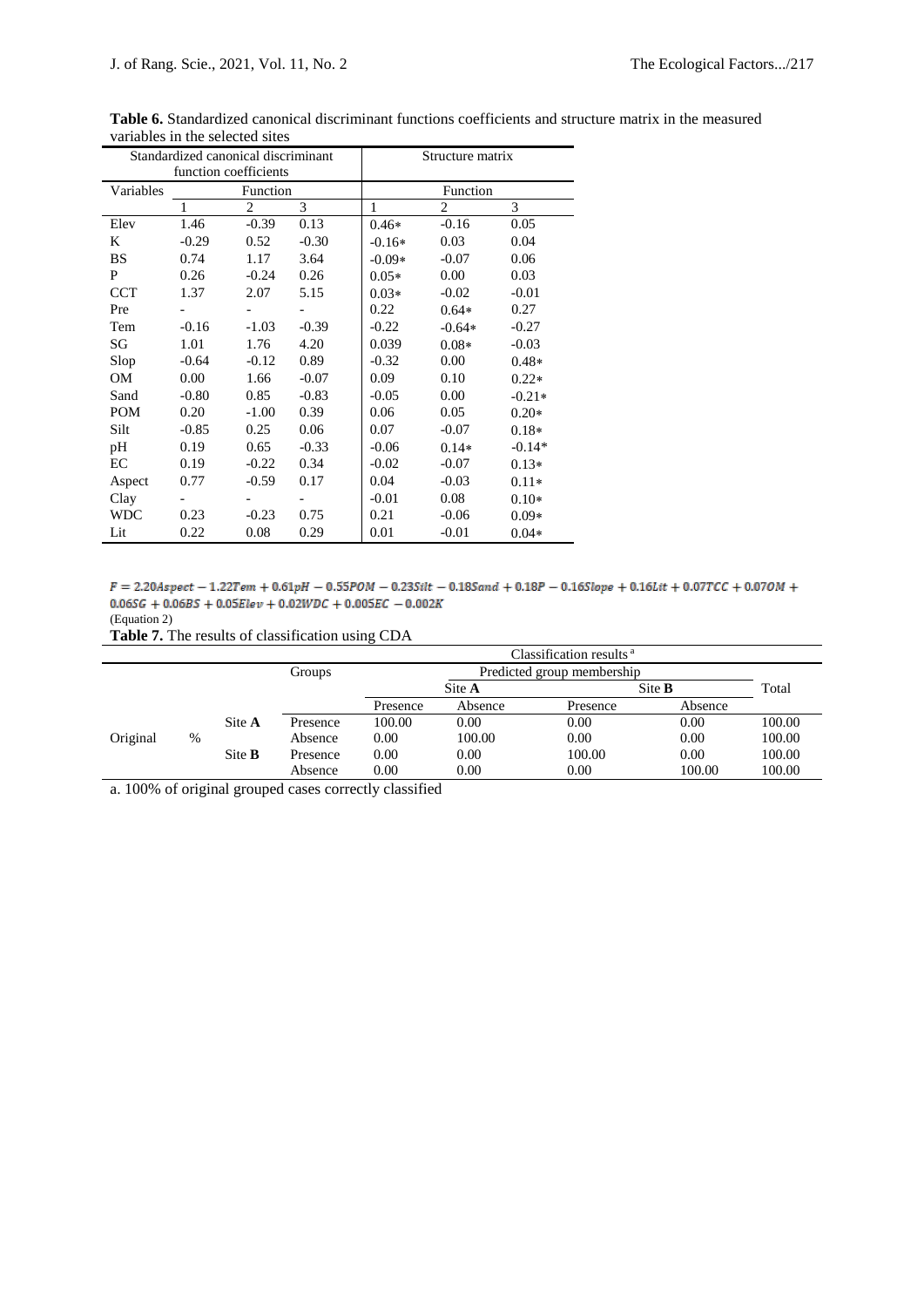

**Fig. 2.** Canonical discriminant functions in the presence and absence conditions of *A. melanolepis* in subgroups derived from cluster analysis

#### **Discussion**

Conservation biologists are often interested in rare species and seek to improve their conservation. These species typically have limited number of available occurrence records, which poses challenges for the creation of accurate species distribution models when compared with models developed with greater numbers of occurrences (McPherson *et al.,* 2004; Hernandez *et al*., 2006). Sustainable management practices and the preservation of endemic and rare plants are essential for the conservation of global biodiversity because these plants are important not only for local regions but also for global biodiversity. Therefore, endemic species are important targets for global conservation efforts (Myers *et al.,* 2000). In conservation and management programs of the plant species, determining the effective ecological factors on species distribution and habitat occupied is important (Mirzaei Mosivand *et al*., 2017; Niu *et al.,* 2019). Vegetation cover of each region is the resultant of its environmental gradients (Ghorbani & Asghari, 2014). Therefore, it can be concluded that a combination of ecological factors such as climate, soil and physiography affect the establishment of plant species (Zare Chahouki *et al.,* 2012; Yilmaz *et al.,* 2017; Aghajanlou *et al*., 2018). Results of mean comparison of species habitats and sites with absence of *A. melanolepis* based on selected environmental variables in each site show that these habitats in site **A** have significant differences in term of all of the selected variables except for BS, TCC, WDC, Tem, Clay and Lit. Moreover, in site **B**, all the selected variables except for TCC, sand, POM, P and K were significantly different in the presence and absence sites. On the other hand, according to the obtained mean values of environment variables, *A. melanolepis* is distributed on the higher elevations, low sloppy area, southeast faced aspects, in the medium to heavy soil texture, low pH, rich from P, POM, OM soil with more WDC. Sites with the presence of *A. melanolepis* in comparison with the absence sites have more SG, Lit and low BS amount.

 According to the results, topographic variables such as elevation, slope and aspect affected the distribution of this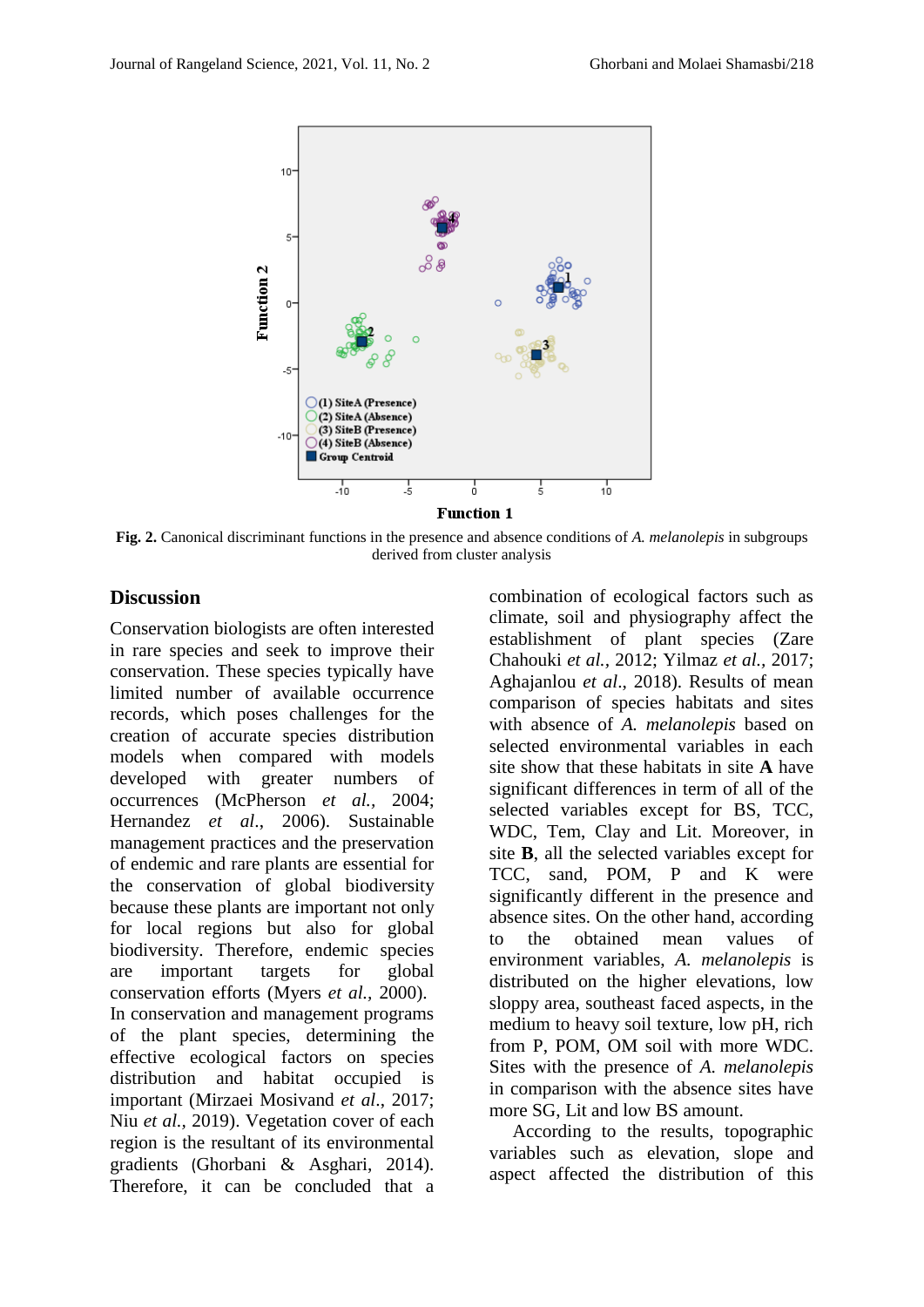species. Mostly distribution of this species was observed around 3100 masl with Pre 672.6mm, Tem  $7.11^{\circ}$ C, slope 16.7% and more SG, WDC and P. According to Ghorbani *et al*. (2015), the most important factors in the separation of plant species from the study area were reported to be elevation, slope percent, soil texture and depth. The spatial distribution of mountain plants is a direct result of the influence of micro-climate and topography (Cowling *et al.,* 2015). Buri *et al.* (2017) have found a relationship between environmental factors especially topography with species distribution, particularly at the study area (Ghorbani and Asghari, 2014). Aspect affects the amount of available water to plants, soil temperature and amount of receiving light to the plants. On the other hand, differences in light intensity in different directions of hillsides cause mesoclimatic changes in them (Moghadam, 2006). Thus, it can be concluded that aspects showed varying trends along the altitudinal gradient, which could be explained by the "water–energy dynamics theory" proposed by O'Brien *et al.* (2000). The mutual relation between water and energy controls plant physiological activities and thus determines plant distributions. Some studies (Pinke *et al*., 2010; Motamedi *et al*., 2013; Nodehi *et al*., 2014; Aghajanlou *et al*., 2018) on the impact of the establishment and distribution of plant species found similar results. Other affecting factors on the distribution of selected species are physical properties (distribution of sand, clay and silt, WDC) and soil chemical properties (including pH and EC of the soil, K, OM and POM). Soil is one of the most important natural resources in the world and plays a central role in terrestrial ecology (Okon *et al*., 2014). WDC shows soil resistance to erosion that high level of this feature represents the erodible of soil (Karimi *et al*., 2007). The amount of this variable in site with the high density of *A. melanolepis*  was lower than the other selected sites.

Thus, erosion of soil in *A. melanolepis* habitats was lower than the habitats without *A. melanolepis*, which field observation confirmed this situation. According to the obtained results, it can be concluded that the *A. melanolepis* prefers habitats with low degradation and more POM and OM. POM defined as fresh or decomposing organic material between 53 and 250mm in diameter, which is a useful index of microbial-important SOM because it consists of recognizable organic matter which can be isolated from mineral soils, and is sensitive to changes in soil management (Wander and Traina, 1996; Kantola *et al*., 2017). The rate of POM turnover also is driven by environmental variables including moisture, temperature, and pH affecting microbial activity (Kantola *et al*., 2017). In the habitats of *A. melanolepis*, in comparison, the level of POM was higher. This study was not incorporated microbial activity; thus, further study is required in this regard. OM is a key component of soil-plant relationship, and is closely associated with soil features and processes (Chen *et al*., 2004). OM can be divided into labile, slow and recalcitrant OM according to its turnover rate (Six *et al*., 2002). Labile OM with a shorter turnover time can respond sensitively to changes in vegetation compared to total OM in ecosystems (Laik *et al*., 2009). Our finding about the effect of OM on the *A. melanolepis* is similar to some studies (such as Oueslati *et al*., 2013). They found that OM is significantly affected by the plant species in the terrestrial vegetation. Additionally, OM affects soil chemicals, physical and biological properties, and this has been suggested as the single most important indicator of soil quality (Ryals *et al*., 2014). By considering the obtained results and derived models for *A. melanolepis*  distribution, OM is an effective factor, however, further experimental study is required in this regard.

 According to the results, EC, pH and P of soil were other effective factors in the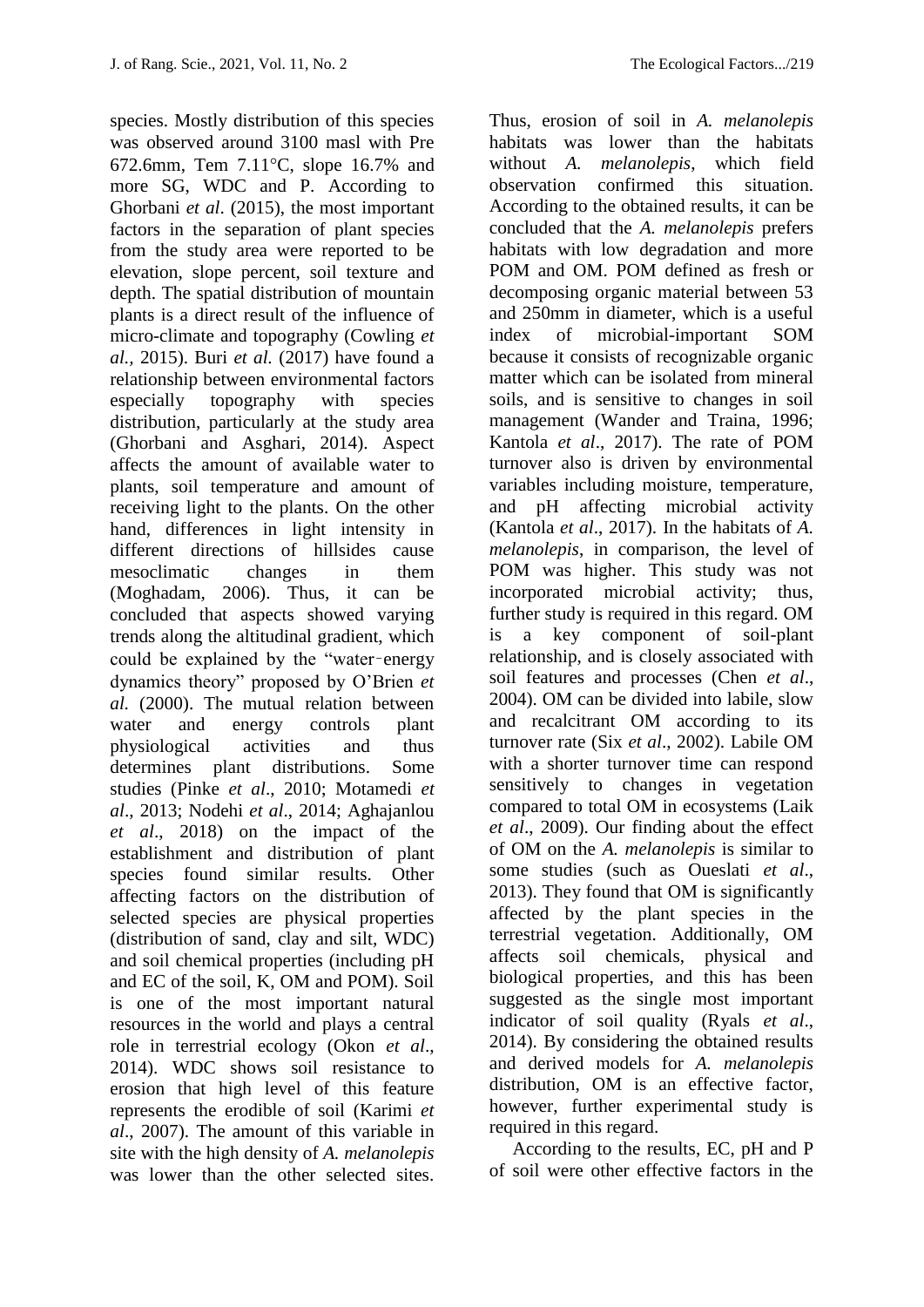distribution of *A. melanolepis*. The effect of soil salinity and acidity on species distribution was well documented (Youssef and Al-Fredan, 2008; Piri Sahragard and Zare Chahouki, 2016). In relation to the role of P on species distribution, some studies such as Cristofoli *et al.* (2010), particularly at the study area Omidi *et al*. (2016) and MolaeiShamAsbi *et al*. (2017) have emphasized that P of soil was an important determinant for the restoration and conservation of species such as *Festuca ovina* and particularly *Artemisia fragrans, A. aucheri* and *A. austraica*.

#### **Conclusion**

Our finding indicates that *A. melanolepis* is distributed on the above 3000 masl, low sloppy area (10 to 16%) and southeastern faced aspects. It is distributed on the lowest acidity, sand and on the highest OM, POM, P and WDC. In other words, habitat suitability of this species increases with the increasing nutrients of soil such as OM, POM and P and decreasing sand and acidity. It should be noted that future studies must focus on mapping the probability of species presence and their distribution patterns in regards to climate change.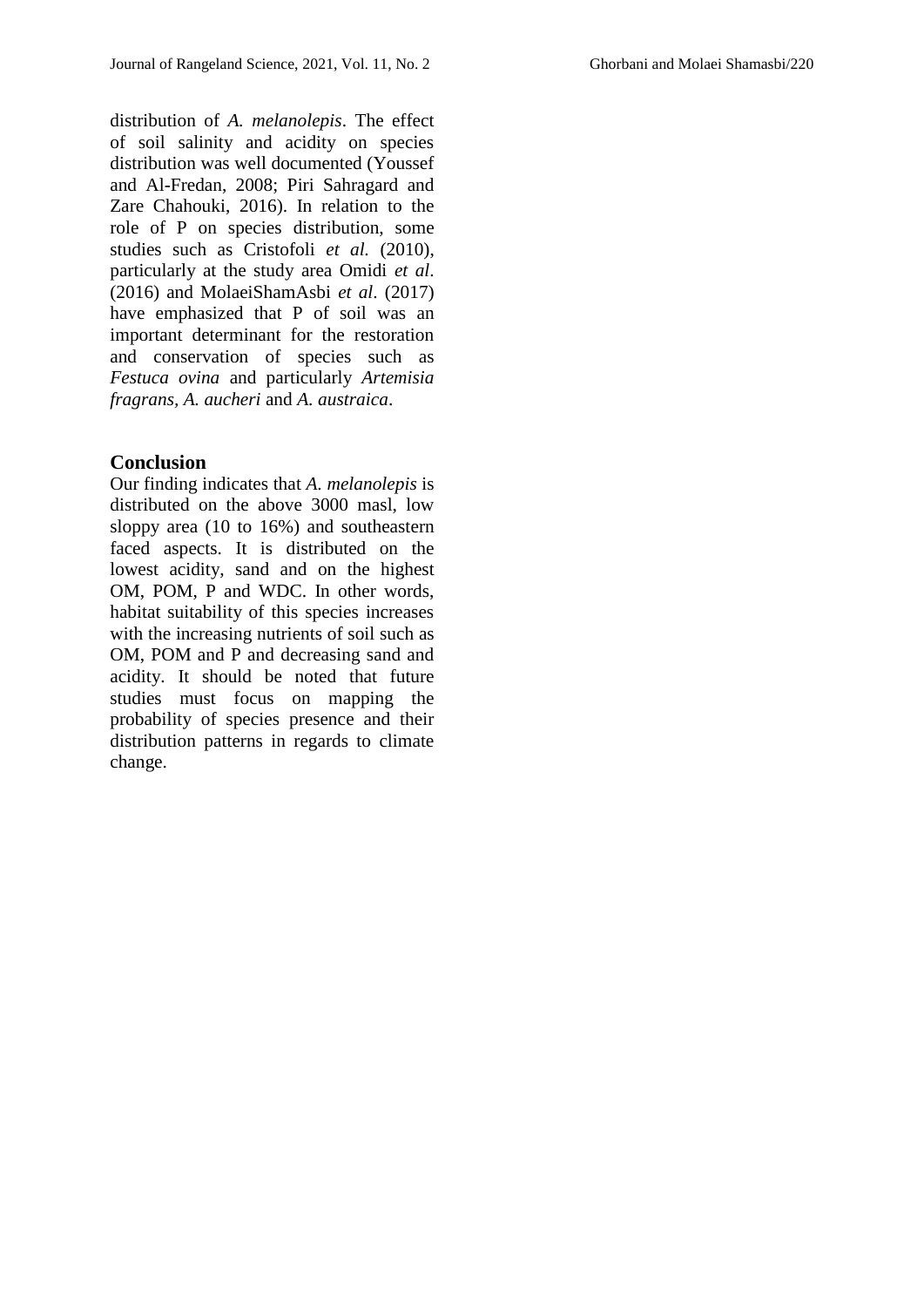#### **References**

- Aghajanlou, F., Ghorbani, A., ZareChahoki, M.A., Mostafazadeh, R., Hashemi Majd, K., 2018. Ecological survey of the presence and absence of *Ferula ovina* (Boiss.) Boiss. and *Ferula persica* Willd. in north-western rangelands of Iran (case study: Zanjan province). Journal of Rangeland Science, 8(4): 352- 362.
- Ahmadauli, V., Ghorbani, A., AzimiMotem, F., Asghari, A., Teymorzadeh, A., Badrzadeh, M., 2015. Study of flora, life form, chrotype, diversity and evenness change under the effect of different grazing pressure from crises centers in south- east of Sabalan. Journal of Taxonomy and Biosystematics, 23: 69-84. (In Persian).
- AzimiMotem, F., Talai, R., Asiabizadeh, F., Houshyar, M., 2011. A survey on flora, life forms and geographical distribution of plant species in the protected forests of Fandoghlu (Ardabil province). Journal of Taxonomy and Biosystematics, 9: 75-89. (In Persian).
- Beers, T.W., Dress, P.E., Wensel, L.C., 1966. Aspect transformation in productivity research. Journal of Forestry, 64: 691-692.
- Bennie, J., Hill, M.O., Baxter, R., Huntley, B., 2006. Influence of slope and aspect on longterm vegetation change in British chalk grasslands. Journal of Ecology, 94: 355–368.
- Buri, A., Cianfrani, C., Pinto-Figueroa, E., Yashiro, E., Spangenberg, J.E., Adatte, T., Verrecchia, E., Guisan, A., Pradervand. J.N., 2017. Soil factors improve predictions of plant species distribution in a mountain environment. Progress in Physical Geography: Earth and Environment, 6: 703-722. <https://doi.org/10.1177/0309133317738162>
- Chen, C.R., Xu, Z.H., Mathers, N.J., 2004. Soil carbon pools in adjacent natural and plantation forests of subtropical Australia. [Soil Science](https://www.researchgate.net/journal/1435-0661_Soil_Science_Society_of_America_Journal)  [Society of America Journal,](https://www.researchgate.net/journal/1435-0661_Soil_Science_Society_of_America_Journal) 68: 282–291. <https://doi.org/10.2136/sssaj2004.2820>
- Cowling, R.M., Potts, A.J., Bradshaw, P.L., Colville, J., Margarita, A., Ferrier, S., Forest, F., Fyllas, N.M., Hopper, S.D., Ojeda, F., Proches, S., Smith, R.J., Rundel, P.W., Vassilakis, E., Zutta, B.R., 2015. Variation in plant diversity in Mediterranean-climate ecosystems: the role of climatic and topographical stability. Journal of Biogeography, 42(3): 552–564. <https://doi.org/10.1111/jbi.12429>
- Cristofoli, S., Monty, A., Mahy, G., 2010. Historical landscape structure affects plant species richness in wet heathlands with complex landscape dynamics. Landscape and Urban Planning, 98(2): 92-98. [https://doi.org/10.1016/j.landurbplan.2010.07.0](https://doi.org/10.1016/j.landurbplan.2010.07.014) [14.](https://doi.org/10.1016/j.landurbplan.2010.07.014)
- Dai, Z., Li, N., Muhammad, P.C., Brookes, H., Wang, X., Liu, X., Xu, J., 2013. Principle component and hierarchical cluster analysis of

soil properties following biochar incorporation. [Soil Science Society of America Journal](Soil%20Science%20Society%20of%20America%20Journa), 78(1): 205-213.

[https://doi.org/10.2136/sssaj2013.05.0199.](https://doi.org/10.2136/sssaj2013.05.0199)

- Garmin, 2011. Oregon Series Owners Manual. Available at: at: [https://www.manualsearcher.com/garmin/orego](https://www.manualsearcher.com/garmin/oregon-550/manual) [n-550/manual](https://www.manualsearcher.com/garmin/oregon-550/manual)
- Ghafari, S., Ghorbani, A., Moameri, M., Mostafazadeh, R., Bidarlord, M., 2018. Composition and structure of species along altitude gradient in Moghan-Sabalan rangelands, Iran. Journal of Mountain Science, 15(6): 1209- 1228. [https://doi.org/10.1007/s11629-017-4820-](https://doi.org/10.1007/s11629-017-4820-2)  $\mathcal{D}$
- Ghorbani, A., Abbasi Khalaki, M., Asghari, A., Omidi, A., ZareHesari, B., 2015. Comparison of some effective environmental factors on the distribution of *Artemisia fragrans* and *Artemisia austriaca* in southeast faced slopes of Sabalan. Iranian Journal of Rangeland, 9(2):129-141. (In Persian).
- Ghorbani, A., Asghari, A., 2014. Ecological factors affecting the distribution of *Festuca ovina* in Southeastern rangelands of Sabalan*.* Iranian Journal of Range and Desert Research, 21(2): 368-381. (In Persian).
- Ghorbani, A., Mohammadi Moghaddam, S., Hashemi Majd, K., Dadgar, D., 2018. Spatial variation analysis of soil properties using spatial statistics: a case study in the region of Sabalan Mountain, Iran. Ecomont, 10(1): 70-80. <https://doi.org/10.1553/eco.mont-10-1s70>
- Ghorbani, A., Sharifi, J., Kavianpoor, H., Malekpoor, B., Mirzaei Aghche Gheshlagh, F., 2013. Investigation on ecological characteristics of *Festuca ovina* L. in south-eastern rangelands of Sabalan. Iranian Journal of Range and Desert Research, 20(2): 379-396. (In Persian).
- Hassler, M., 2017. World Plants: Synonymic Checklists of the Vascular Plants of the World (version May 2017). In: Roskov, Y., Abucay, L., Orrell, T., Nicolson, D., Bailly, N., Kirk, P.M., Bourgoin, T., DeWalt, R.E., Decock, W., De Wever, A., Nieukerken, E., Zarucchi, J., Penev, L., 2017. Species 2000 and IT IS Catalogue of Life, 26<sup>th</sup> July 2017. Digital resource at [www.catalogueoflife.org/col.](http://www.catalogueoflife.org/col) Species 2000: Naturalis, Leiden, the Netherlands.<https://doi.org/10.15468/7ppkhn>
- Heikkinen, R.K.L., Kuussaari, M., Toivonen, M., 2007. Modelling the spatial distribution of a threatened butterfly: Impacts of scale and statistical technique. Landscape and Urban Planning, 79: 347–357. [https://doi.org/10.1016/j.landurbplan.2006.04.0](https://doi.org/10.1016/j.landurbplan.2006.04.002) [02](https://doi.org/10.1016/j.landurbplan.2006.04.002)
- Hernandez, P.A., Graham, C.H., Master, L.L., Albert, D.L., 2006. The effect of sample size and species characteristics on performance of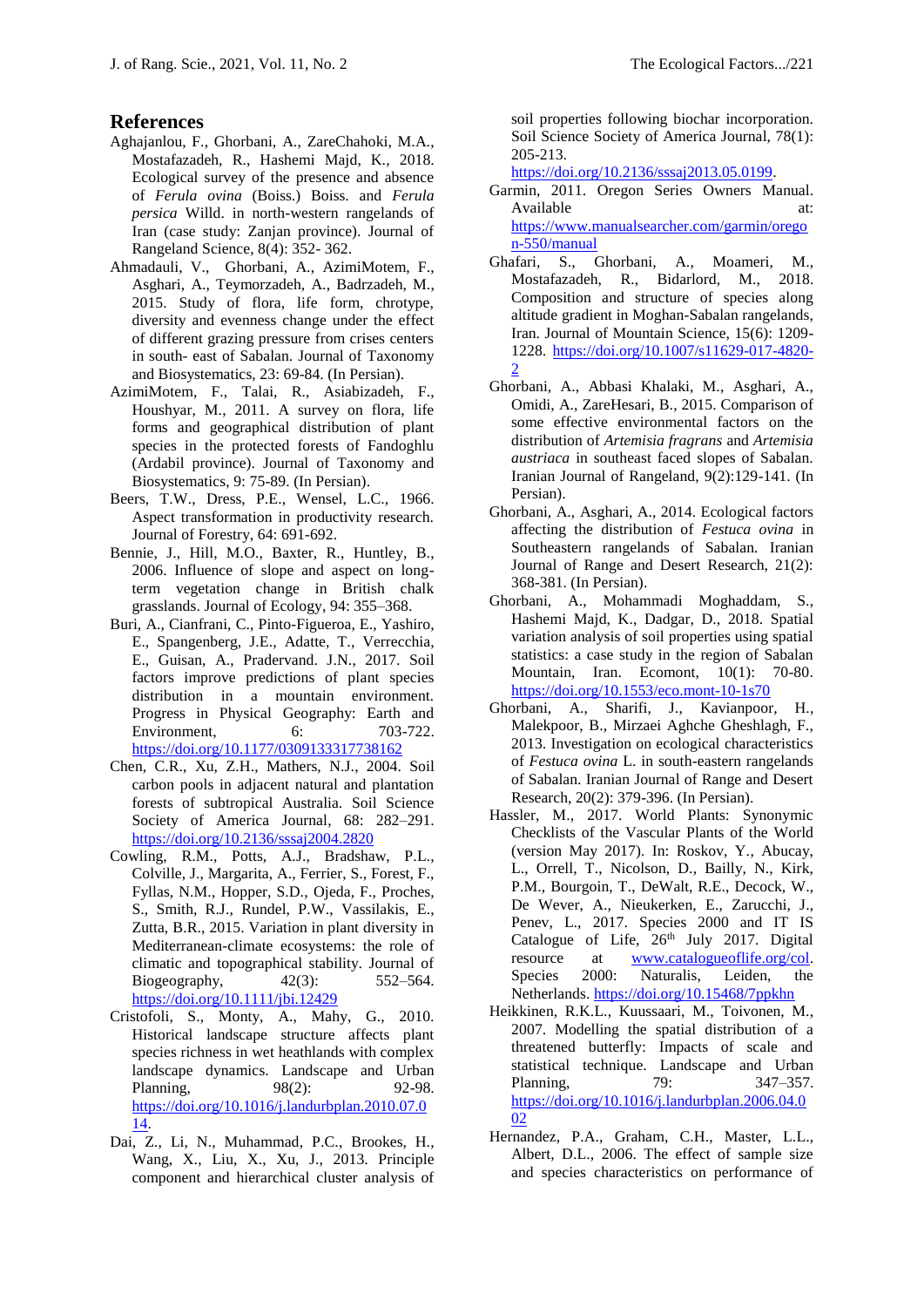different species distribution modelling methods. Ecography, 5: 773-785. [https://doi.org/10.1111/j.0906-](https://doi.org/10.1111/j.0906-7590.2006.04700.x) [7590.2006.04700.x](https://doi.org/10.1111/j.0906-7590.2006.04700.x)

- Hooper, D.U., Vitousek, P.M., 1997. The effects of plant composition and diversity on ecosystem processes. Journal of Science*,* 277:1302–1305. [http://dx.doi.org/10.1126/science.277.5330.130](http://dx.doi.org/10.1126/science.277.5330.1302) [2](http://dx.doi.org/10.1126/science.277.5330.1302)
- Jalili, A., Jamzad, Z., 1999. Red data Book of Iran: A preliminary survey of endemic, rare and endangered plant species in Iran. Research Institute of Forests and Rangelands, Tehran. Pages 748.
- Jalilin Asrabady, S., Itoi, R., Valdimarsson, P., Saevarsdottir, G., Fujii, H., 2012. Flash cycle optimization of Sabalan geothermal power plant employing the energy concept. Geothermics, 43: 75-82.

[https://doi.org/10.1016/j.geothermics.2012.02.0](https://doi.org/10.1016/j.geothermics.2012.02.003) [03](https://doi.org/10.1016/j.geothermics.2012.02.003)

- Kantola, I.B., Masters, M.D., DeLucia, E.H., 2017. Soil particulate organic matter increases under perennial bioenergy crop agriculture. Soil Biology and Biochemistry, 113: 184-191. <http://dx.doi.org/10.1016/j.soilbio.2017.05.023>
- Kargar, M., Akhzari, D., Saadatfar, A., 2019. Comparing different modelling techniques for predicting presence-absence of some dominant plant species in mountain rangelands, Mazandaran province. Journal of Rangeland Science, 9(3): 219-233.
- Karimi, H., Soofi, M., Haghnia, G.H., Khorasani, R., 2007. Study on the stability of aggregates and soil erosion potential in loamy and sandy clay loam soils (case study: Lamerd plain- Fars province). Iranian Journal of Agricultural Sciences and Natural Resources, 14 (6): 11-21. (In Persian).
- Korner, C., Paulsen, J., Spehn, E., 2011. A definition of mountains and their bioclimatic belts for global comparisons of biodiversity data. Alpine Botany, 121: 73–78.
- Laik, R., Koushlendra, K., Das, D.K., Chaturvedi, O.P., 2009. Labile soil organic matter poolsin a calciorthent after 18 years of afforestation by different plantations. Applied Soil Ecology, 42: 71–78.

<https://doi.org/10.1016/j.apsoil.2009.02.004>

- Li, C., Xiao, B., Wang, Q.H., Zheng, R.L., Wu, J.Y., 2017. Responses of soil seed bank and vegetation to the increasing intensity of human disturbance in a semi-arid region of northern China. Sustainability, 9: 1837. <https://doi.org/10.3390/su9101837>
- Myers, N., Mittermeier, R.A., Mittermeier, C.G., Fonseca, G.A., Kent, J., 2000. Biodiversity hotspots for conservation priorities. Nature, 403: 853–858.
- McPherson, J., Jetz, W., Rogers, D., 2004. The effects of species' range sizes on the accuracy of distribution models: ecological phenomenon

or statistical artefact? Journal of Applied Ecology, 41: 811-823. [https://doi.org/10.1111/j.0021-](https://doi.org/10.1111/j.0021-8901.2004.00943.x) [8901.2004.00943.x](https://doi.org/10.1111/j.0021-8901.2004.00943.x)

Mirzaei Mosivand, A., Ghorbani, A., Keivan Behjou, F., 2017. Effects of some ecological factors on distribution of *Prangos uloptera* and *Prangos pabularia* in rangelands of Ardabil province, Iran. Applied Ecology and Environmental Research, 15(4): 957-968. [http://dx.doi.org/10.15666/aeer/1504\\_957968](http://dx.doi.org/10.15666/aeer/1504_957968)

Moghadam, M.R., 2006. Ecology of Terrestrial Plants. University of Tehran Press. (In Persian).

Moghadam, M.R., 2007. Range and Range Management. University of Tehran Press. (In Persian).

- Molaei ShamAsbi, M., 2016. Assessment of some ecological factors effect on spatial variation of *Artemisia aucheri* and *Artemisia melanolepis* species in the southeastern slopes of the Sabalan mountain. Thesis is approved for the degree of M.Sc. In Natural Resources Engineering Range Management. University of Mohaghegh Ardabili, Ardabil, Iran. (In Persian).
- Molaei ShamAsbi, M., Ghorbani, A., Sefidi, K., Bahrami, B., Hashemi Majd, K., 2017. Study the effective ecological factors on distribution of *Artemisia aucheri* Boiss. in southeast faced slopes of Sabalan. Iranian Journal of Rangeland, 11(2): 139-151. (In Persian).
- Motamedi, J., Alilou, F., Sheidayi, E., Keyvan Behjou, F., Ghoreishi, R., 2013. Relationship between environmental factors and the intensity of grazing in rangeland ecosystems of Khoy. Journal of Plant Ecosystem Conservation, 1(3): 73-90. (In Persian).
- Mozaffarian, V., 1996. A Dictionary of Iranian Plant Names, Farhang Moaser Publishers, Tehran, Iran. (In Persian).
- Nazari Anbaran, F., Ghorbani, A., AzimiMotem, F., Teymorzadeh, A., Asghari, A., Hashemimajd, K., 2016. Floristic and species diversity in altitudinal gradient of Lahrod-Shabil (North Sabalan). Journal of Plant Ecosystem Conservation, 7: 1-18. (In Persian).
- Ning, W., Rawat, G.S., Sharma, E., 2013. Highaltitude rangelands and their interfaces in the Hindu Kush Himalayas. International Centre for Integrated Mountain Development (ICIMOD).
- Niu, Y., Zhou, J., Yang, S., Chu, B., Ma, S., Zhu, H., Hua, L., 2019. The effects of topographical factors on the distribution of plant communities in a mountain meadow on the Tibetan Plateau as a foundation for target-oriented management. Ecological Indicators, 106: 105532. <https://doi.org/10.1016/j.ecolind.2019.105532>
- Nodehi, N., Akbarlou, M., Sepehry, A., Vahid, H., 2014. Effects of topographical factors on distribution of plant communities in semi-steppe grasslands (case study: Ghorkhud region,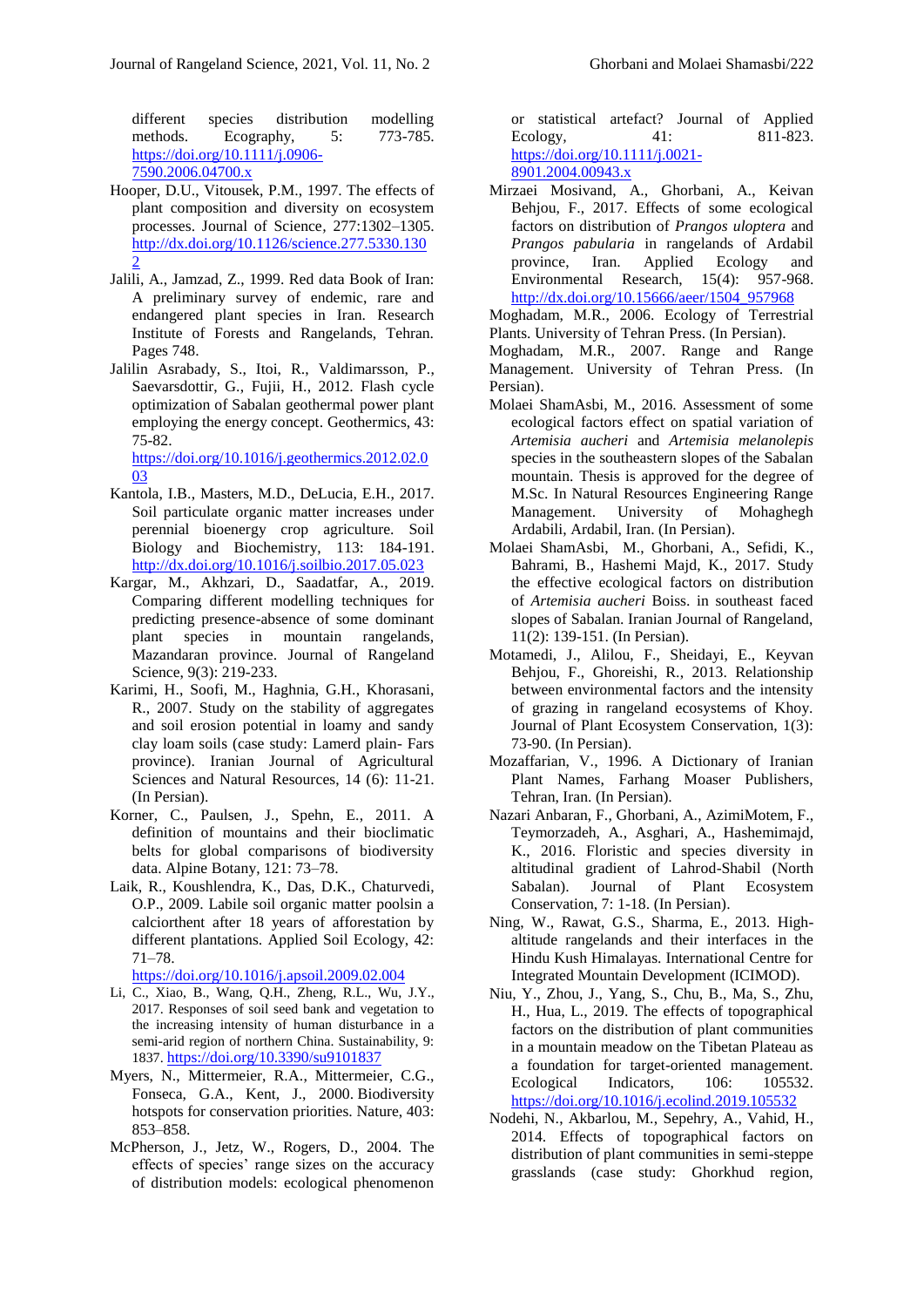northern Khorasan province, Iran). Journal of Rangeland Science, 4(4): 298-305.

- Noroozi, J., Pauli, H., Grabherr, G., Breckle, S.W., 2011. The subnival- nival vascular plant species of Iran: a unique high-mountain flora and its threats from climate warming*.* Journal of Biodiversity and Conservation*,* 20(6): 1319- 1338. [https://doi.org/10.1007/s10531-011-](https://doi.org/10.1007/s10531-011-0029-9) [0029-9](https://doi.org/10.1007/s10531-011-0029-9)
- O'Brien, E.M., Field, R., Whittaker, R.J., 2000. Climatic gradients in woody plant (tree and shrub) diversity: Water-energy dynamics, residual variation and topography. Oikos, 89: 588–600.
- Okon, M.A., Osuji, G.E., Uzoho, B.U., Ahukaemere, C.M., 2014. Soil organic carbon storage as affected by physiographic positions on a Caternary landscape in an Ultisol in Owerri, southeastern. International Journal of Research in Agriculture and Forestry, 1(2): 18- 22.
- Omidi, A., Ghorbani, A., Teymoorzadeh, A., Hashmi Majd, K., 2016. Study the effective environmental factors on the distribution of *Artemisia austriaca* in southeast faced slopes of Sabalan. Iranian Journal of Plant and Ecosystem, 45: 21-37. (In Persian).
- Oueslati, I., Allamano, P., Bonifacio, E., Claps, P., 2013. Vegetation and topographic control on spatial variability of soil organic carbon. Pedosphere, 23:48–58. [https://doi.org/10.1016/S1002-0160\(12\)60079-4](https://doi.org/10.1016/S1002-0160(12)60079-4)
- Pinke, G., Pal, R., Botta Dukat, Z., 2010. Effect of environmental factors on weed species composition of cereal and stubble fields in western Hungary. Journal of Biology, 5 (2): 283-292. [https://doi.org/10.2478/s11535-009-](https://doi.org/10.2478/s11535-009-0079-0) [0079-0](https://doi.org/10.2478/s11535-009-0079-0)
- Piri Sahragard, H., Zare Chahouki, M.A., 2016. Modeling of *Artemisia sieberi* Besser. habitat distribution using maximum entropy method in desert rangelands. Journal of Rangeland Science, 6(2): 93-101.
- Rechinger, K.H., 1986. *Artemisia* in Flora Iranica. In: Rechinger, K.H. Hedge IC, editors. Compositae, Chapter 158, Akademische Druck and Verlagsanatalt, Graz, Austria. Pages 214.
- Ryals, R., Kaiser, M., Torn, M.S., Berhe, A.A., Silver, W. L., 2014. Impacts of organic matter amendments on carbon and nitrogen dynamics in grassland soils. Soil Biology and Biochemistry, 68: 52-61. <https://doi.org/10.1016/j.soilbio.2013.09.011>
- Shaltout, K.H., Ahmed, D.A., Shabana, H.A., 2015. Distribution of the associated species with *Phlomis aurea* Decne along an elevation gradient in Southern Sinai, Egypt. Ecologia Mediterranea, 42(1): 65 –77.
- Sharifi, J., Fayaz, M., Azimi, F., Rostami Kia, Y., Eshvari, P., 2013. Identification of ecological region of Iran (vegetation of Ardabil province): Institute Research of Forest and Rangeland Press. Report No. 42183/37. (In Persian).
- Sharifi, J., Ghorbani, A., Fayyaz, M., Ashouri, P., 2016. Vegetation types and plant life forms of alpine Sabalan in Ardabil province. Natural Ecosystem of Iran, 7 (2): 65-75. (In Persian).
- Six, J., Feller, C., Deneb, K., Ogle, S., Moraes, S.J., Albrecht, A., 2002. Soil organic matter, biota and ggregation in temperate and tropical soilseffects of no tillage. Agronomie, 22: 755–775. <https://doi.org/10.1051/agro:2002043>

Tavosi, T., Delara, Gh., 2010. Climatic zone of Ardabil province. Nivar, 70: 47-52. (In Persian).

- Teimoorzadeh, A., Ghorbani, A., Kavianpoor, A.H., 2015. Study on the flora, life forms and chorology of the southeastern of Namin forests (Asi- Gheran, Fandoghloo, Hasani and Bobini), Ardabil province. Journal of Plant Research*,* 2: 264-275. (In Persian).
- Wander, M.M., Traina, S.J., 1996. Organic matter fractions from organically and conventionally managed soils: II. Characterization of composition. [Soil Science Society of America](https://experts.illinois.edu/en/publications/organic-matter-fractions-from-organically-and-conventionally-mana)  [Journal,](https://experts.illinois.edu/en/publications/organic-matter-fractions-from-organically-and-conventionally-mana) 60: 1087-1094.
- Wang, Z.R., Yang, G.J., Chen, S.Y., Wu, Z., Guan, J.Y., Zhao, C.C., Zhao, Q.D., Ye, B.S., 2012. Effects of environmental factors on the distribution of plant communities in a semi-arid region of the Qinghai-Tibet Plateau. Ecological Research, 27: 667–675.
- Yilmaz, H., Yilmaz, O., Akyuz, Y., 2017. Determining the factors affecting the distribution of *Muscari latifolium*, an endemic plant of Turkey, and a mapping species distribution model. Ecology and Evolution, 4: 1112-1124. [https://doi.org/10.1002/ece3.2766.](https://doi.org/10.1002/ece3.2766)
- Youssef, A.M., Al-Fredan, M.A., 2008. Community composition of major vegetation in the coastal area of Al- Uqair, Saudi Arabia in response to ecological variations. Journal of Biological Science, 8(4): 713-721. <https://doi.org/10.3923/jbs.2008.713.721>
- Zare Chahouki, M.A., Khojasteh, F., Tavili, A., 2012. Distribution of vegetation type according to edaphic properties and topography in Iran. Polish Journal of Environmental Studies, 4: 1071-1077.
- ZareHesari, B., Ghorbani, A., Azimi, F., Hashemi Majd, K., Asghari, A., 2014. Study the effect of ecological factors on *Artemisia fragrans* Willd. distribution in southeast faced slopes of Sabalan. Iranian Journal of Rangeland, 8(3): 238-250. (In Persian).